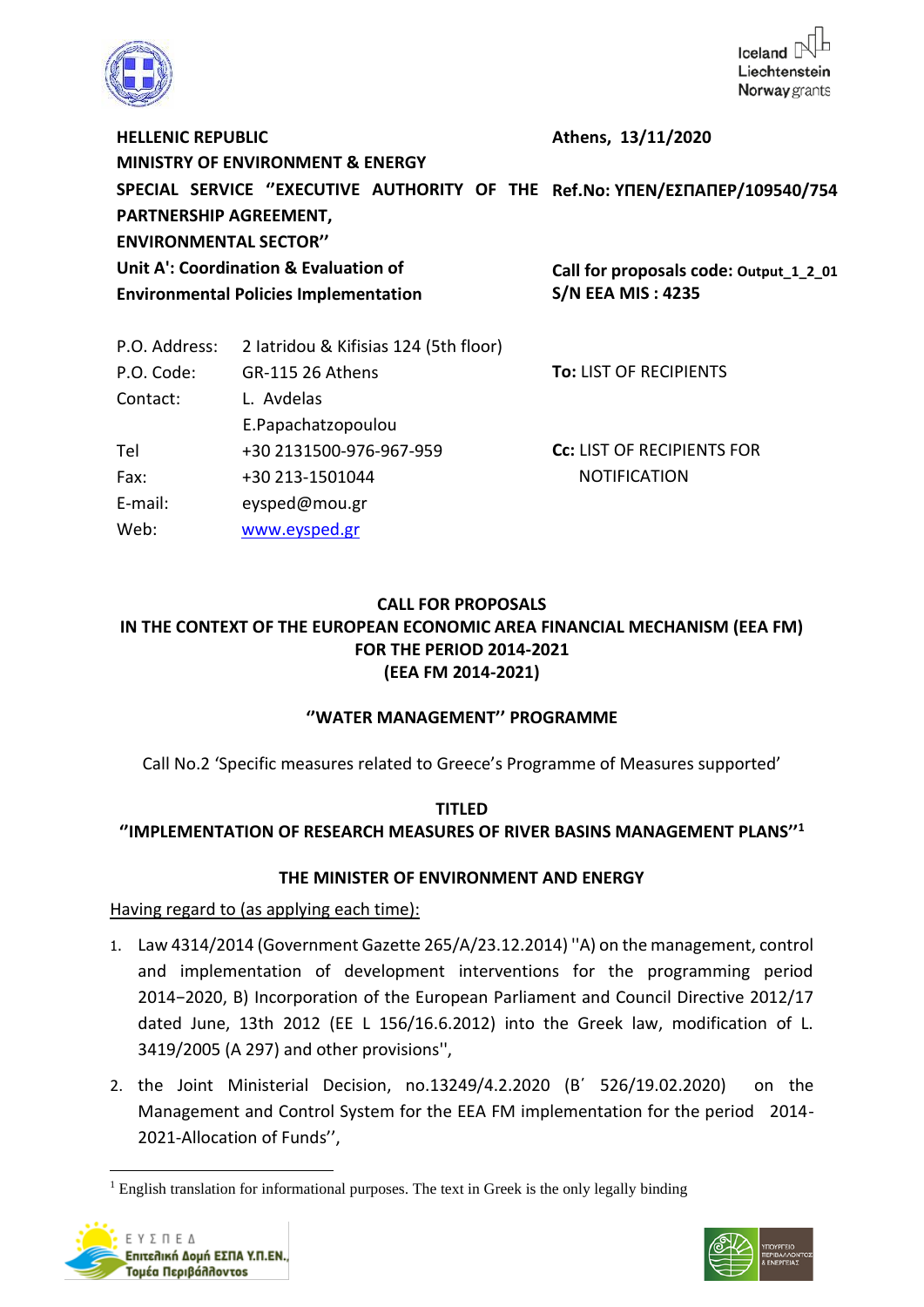- 3. The Joint Ministerial Decision 1000008/Special Institutional Support Service 936/28.09.2016 (Government Gazette 3296/Β΄/13.10.2016) on the Programme Operator incorporation and structure,
- 4. The international Protocol 38c to the EEA Agreement that established the EEA Financial Mechanism 2014-2021 through which Donor States contribute to mitigating economic and social disparities within the European Economic Area,
- 5. The "Regulation on the implementation of the European Economic Area (EEA) Financial Mechanism for the years 2014-2021, dated 23-9-2016, as adopted by the Financial Mechanism Committee, pursuant to article 10.5 of Protocol 38c to the EEA Agreement,
- 6. The applicable Guidelines issued and approved by the EEA FM Committee for the period 2014-2021 (Guidelines of the EEA FM Committee), EEA (FMC),
- 7. The Memorandum of Understanding dated 31.10.2017 for the implementation of the EEA Financial Mechanism for the period 2014-2021, signed between the Republic of Island, the Principality of Lichtenstein, the Kingdom of Norway and the Hellenic Republic, as represented by the Ministry of Development and Investment,
- 8. The programme agreement dated 26-11-2019 for the financing of the "Water Management" Programme - GR-Environment, signed between the Donor States, on the one hand, and the Hellenic Republic on the other, as duly represented by the Ministry of Development and Investment, with its annexes as applying,
- 9. The Ministerial Decision no. 24663/3-3-2020 (Government Gazette Β' 975/21-3-2020) on the financing of the programme entitled Programme  $D - W$ ater Management, with the Special Service ''Executive Authority of the Partnership Agreement, Environmental Sector'' of the Ministry of Environment and Energy as Programme Operator, on the resources of the European Economic Area Financial Mechanism (EEA FM) for the period 2014-2021 and National Resources from the Public Investment Programme (PIP), as modified by the Government Gazette 1556/Β'/2020 ''Correction of Errors'',
- 10. The methodology and the selection criteria of operations, as described and specified in the document attached to the call for proposals,
- 11. The PROCEDURES SPECIFICATION DOCUMENT with Ref.No ΥΠΕΝ/ΕΣΠΑΠΕΡ/106223/736/04.11.2020 by the EEA FM 2014-2021 Programme Operator entitled ''WATER MANAGEMENT'', being attached in this call for proposals and constituting an integral part thereof,
- 12. The National Focal Point (NFP) electronic mail of 01.07.2020, based on which the NFP guarantees full compatability of this call with the EEA FM 2014-2021 legal framework, as stipulated in article 1.5 of the JMD of the Management and Control System for the implementation of the EEA FM 2014-2021,
- 13. The Electronic mail (dated 03.07.2020) by our Service addressed to the EEA FM Committee, pursuant to article 7.3.5 of the Regulation on the implementation of the



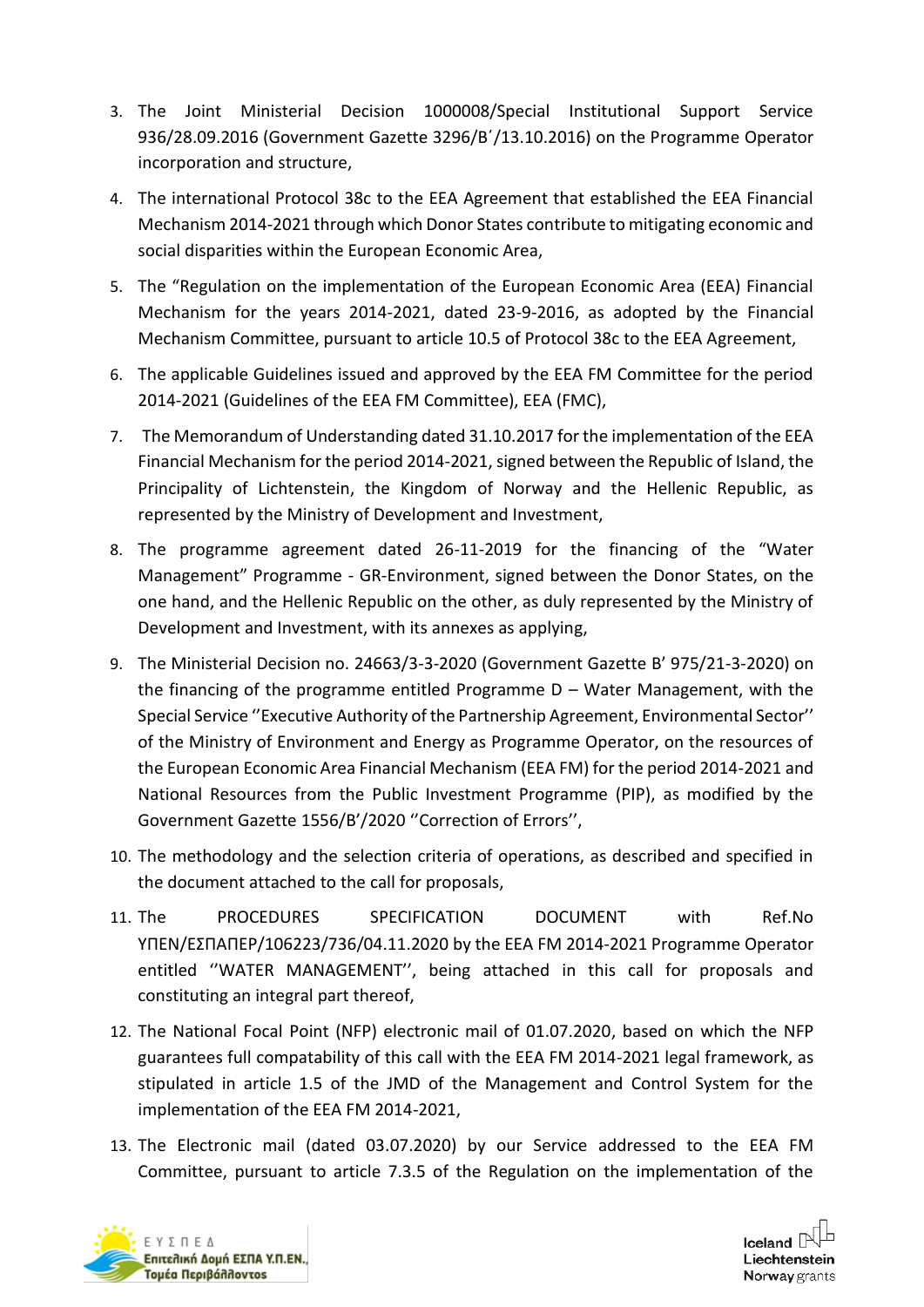European Economic Area (EEA) Financial Mechanism for the years 2014-2021 and the JMD of the Management and Control System for the implementation of the EEA FM 2014- 2021,

### **H E R E B Y I N V I T E S**

### **The bodies falling under the following categories of the potential Project Promoters:**

Public authorities, regional and local authorities, research and scientific institutes as well as management bodies of protected areas and other Management Bodies i.e.:

- Research Bodies under article 12, L.4386/2016
- Universities
- Legal Entities of Public Law
- Organizations of Research and Knowledge dissemination
- General Government bodies
- Local Government bodies
- Municipal enterprises for Water Supply and Sewerage
- Management bodies of Protected Areas
- Other competent authorities

for the submission of projects' proposals, in order to be approved and financed in the Programme.

The potential Project Promoter is encouraged to cooperate, in the context of the proposal to be submitted, with at least one partner from the Donor States.

#### **Eligible Partners are:**

Partners from Greece: Public authorities, regional and local authorities, research and scientific institutes as well as management bodies of protected areas and other Management Bodies and NGOs.

Partners from the Donor States: As per Article 7.2.2. of the EEA FM 2014-2021 Regulation.

Civil non-profit companies, governed by the rules of civil code (more specifically, articles 741- 784 of the Civil Code) as well as private bodies, with their headquarters in a country other than the Donor States, shall not have the right to participate in this call for proposals, as Project Promoters or Partners.



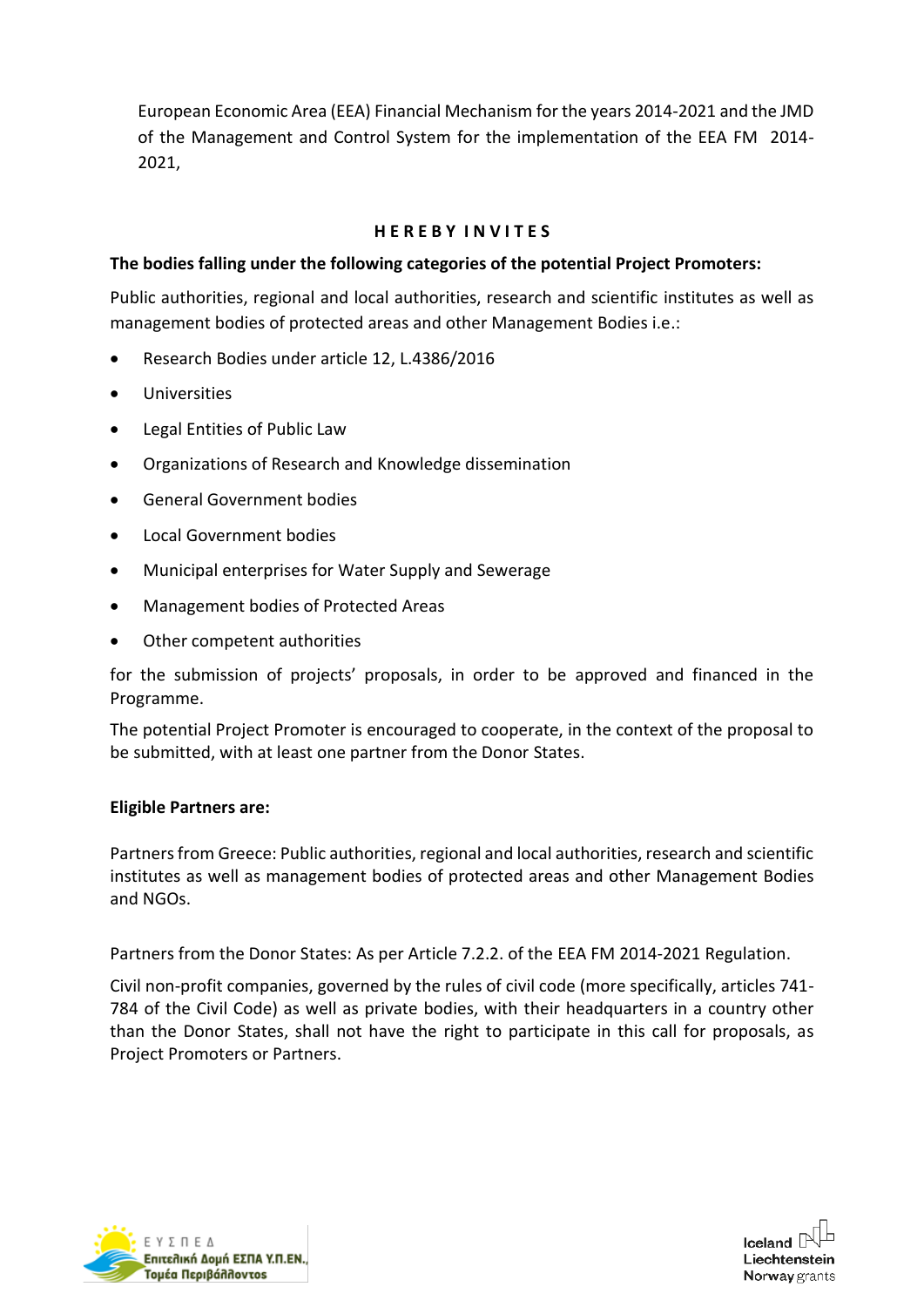## **1. CALL FOR PROPOSALS CONTENT**

This call for proposals aims to provide data and solutions to improve the situation of water bodies or/and improve water management.

The call for proposals will finance projects that are included in the Measures of River Basins Management Plans; in particular, the proposals to be submitted should correspond to:

- Projects of the Key Type Measure (ΒΤΜ) 14 ''Research, improvement of knowledge with reduction of uncertainty'' or/and
- Projects of the Supplementary Measure ''Projects of research, development and promotion'',

as mentioned in the ''Programmes of basic and supplementary measures'' of the 1st Revision of the River Basins Management Plans for the 14 River Basin Districts of Greece [\(https://bit.ly/33LjgKa\)](https://bit.ly/33LjgKa) (except for pilot implementation measures of precision agriculture).

It should be underscored that, in the context of this call for proposals, projects will be supported in order of priority, pertaining to insular, coastal areas with poor water condition, other areas, as it becomes obvious from the attached marking criteria of proposals' selection.

The proposals may be submitted by the potential Project Promoters in cooperation with a partner or partners.

The proposals should also include the project's Communication Plan, in accordance with article 2.3 of Annex III of the EEA FM 2014-2021 Regulation [\(https://bit.ly/3gKc8Bf\)](https://bit.ly/3gKc8Bf), whose actions are financed in the framework of this call for proposals.

Under this call, may also be submitted a proposal for the strengthening of bilateral relations, which will be financed by the bilateral relations fund. The bilateral relations activities, will constitute a distinct sub-project of the hole project. Such actions are not awarded a scoring during STAGE B5 (PROJECT SCORING) of the evaluation.

In the context of bilateral relations development, eligible are:

- (a) Any activities aimed at strengthening the bilateral relations between the Donor States and Greece
- (b) Any actions pertaining to cooperation with partners from the Donor Stage for drawing up and submitting a proposal, further to this call for proposals (the eligible amount for this category of action shall not exceed  $\epsilon$  2.000,00 per submitted proposal)
- (c) Networking, exchanges, exchange and transfer of knowledge, technology, experiences and best practices between bodies in Greece and bodies in the Donor States or/and international organizations.



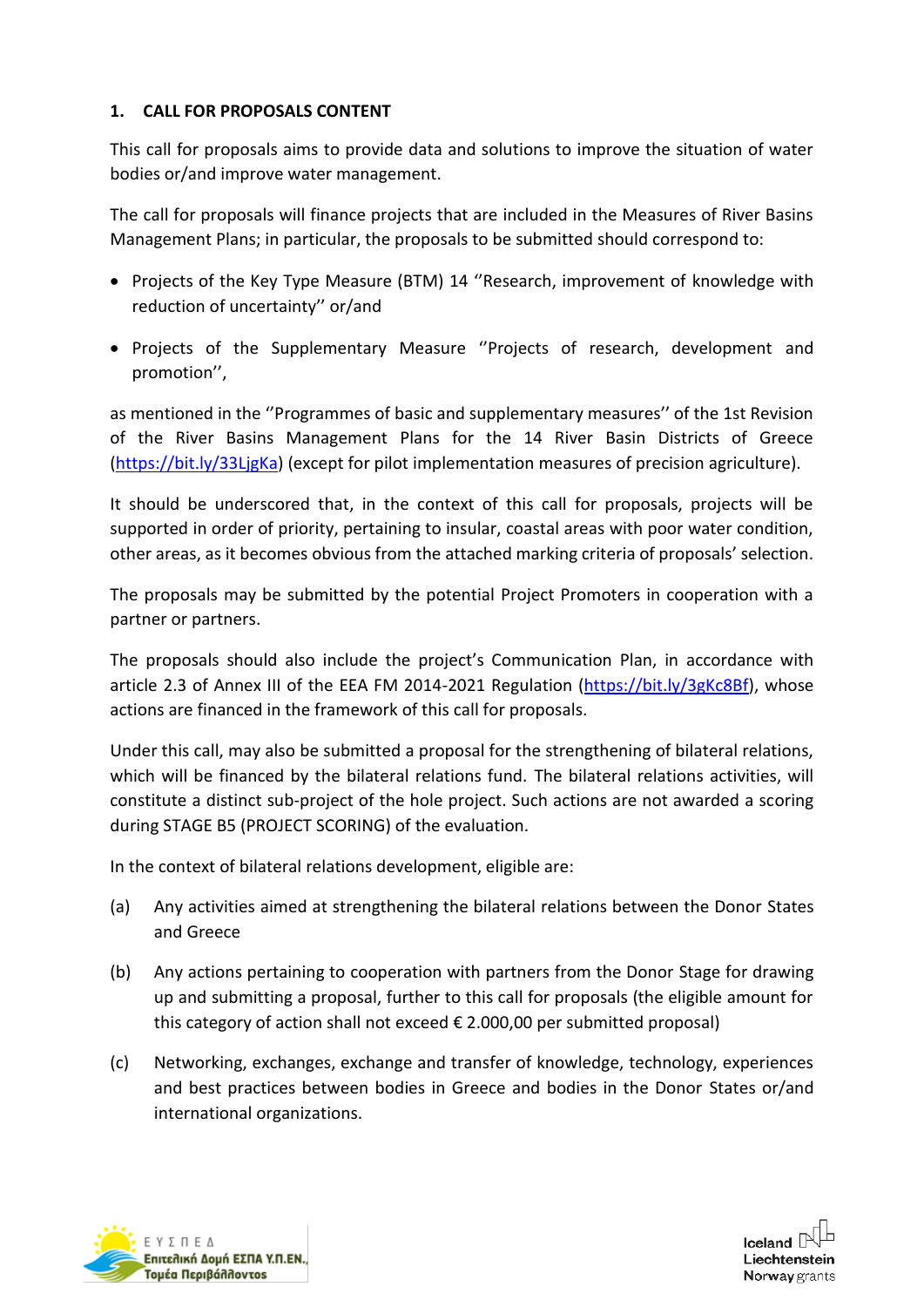# **2. SCOPE OF THE CALL FOR PROPOSALS**

2.1 The proposals to be submitted shall fall within the following Programme objectives, regions per Budget heading (priority axis) or per Programme (Operational Programme).

| Table 1                                                                                                                                    |  |             |  |
|--------------------------------------------------------------------------------------------------------------------------------------------|--|-------------|--|
| PROGRAMME: "Water Management"                                                                                                              |  |             |  |
| <b>ASSIGNMENT CODE: Not Applicable</b>                                                                                                     |  |             |  |
| <b>BUDGET HEADING:</b>                                                                                                                     |  |             |  |
| PROGRAMME OBJECTIVE: Improved environmental status in<br>ecosystems and reduced adverse effects of pollution and other<br>human activities |  |             |  |
|                                                                                                                                            |  |             |  |
| <b>REGION: Entire Country</b>                                                                                                              |  | <b>CODE</b> |  |
|                                                                                                                                            |  |             |  |

- 2.2 The proposals to be submitted shall have to contribute to attaining the programme's monitoring indicators, being the following:
- 2.3

### **Table 2: Outcome Indicators**

| <b>PROGRA</b><br><b>MME</b> | <b>Budget Heading:</b>                                                                                                                                                                                                                                                                                                                     | <b>FUND:</b>                                 | EEA FM 2014-2021  |              |                     |              |
|-----------------------------|--------------------------------------------------------------------------------------------------------------------------------------------------------------------------------------------------------------------------------------------------------------------------------------------------------------------------------------------|----------------------------------------------|-------------------|--------------|---------------------|--------------|
|                             |                                                                                                                                                                                                                                                                                                                                            |                                              |                   |              |                     |              |
| <b>CODE</b>                 | <b>NAME</b>                                                                                                                                                                                                                                                                                                                                | <b>MEASURE</b><br><b>MENT</b><br><b>UNIT</b> | <b>REGION</b>     |              | <b>TARGET VALUE</b> |              |
|                             |                                                                                                                                                                                                                                                                                                                                            |                                              |                   | <b>TOTAL</b> | <b>MEN</b>          | <b>WOMEN</b> |
| CO063                       | Number of water<br>bodies with<br>improved<br>environmental<br>status<br>"Improved<br>environmental<br>status" is here<br>understood as water<br>bodies, including<br>aquatic ecosystems,<br>where projects have<br>contributed towards<br>the achievement of<br>"good water status",<br>as per the EU Water<br><b>Framework Directive</b> | Number                                       | Entire<br>Country | 3            |                     |              |



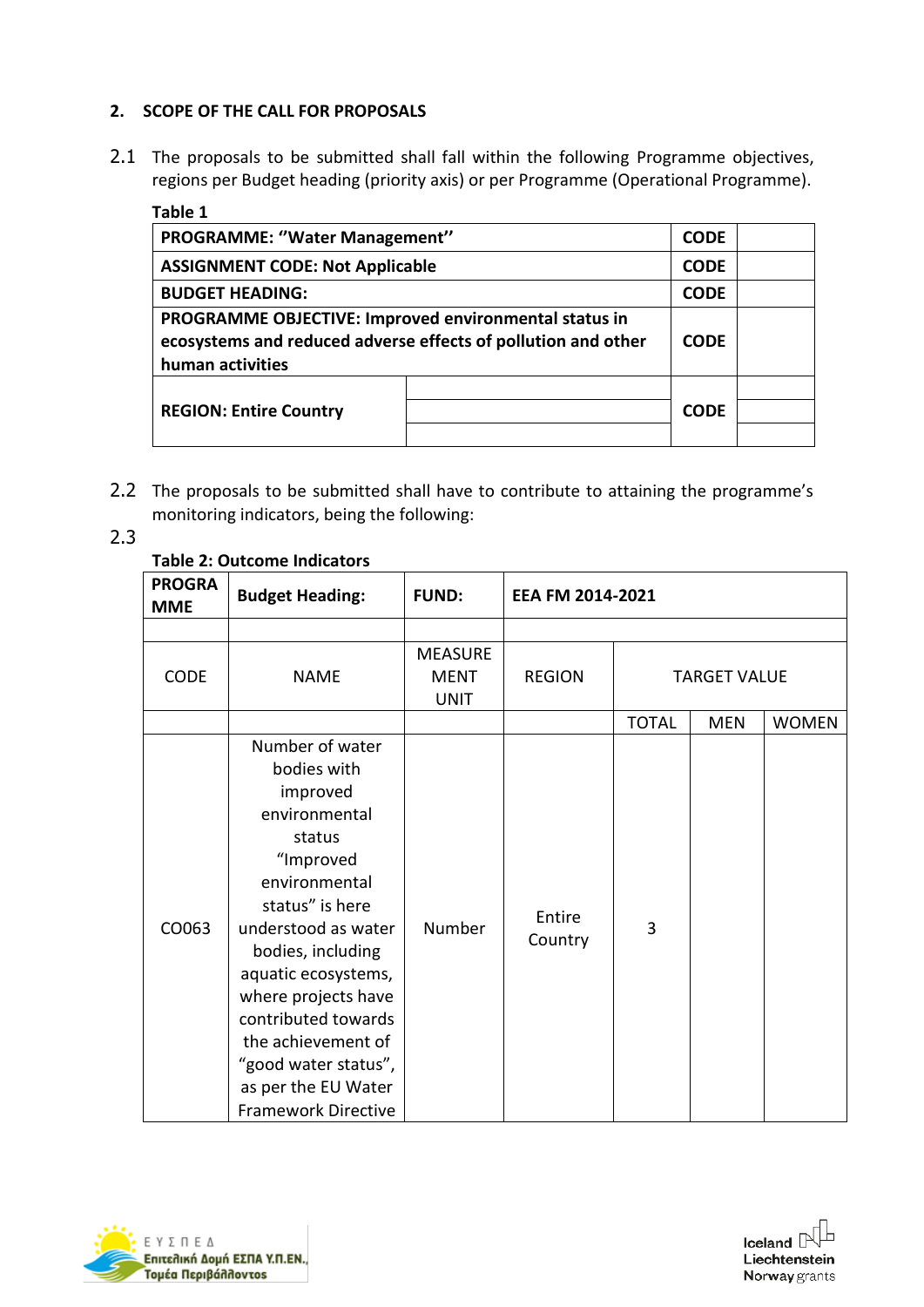**Table 3: Output indicators**

| <b>PROGR</b><br><b>AMME</b>  | <b>Budget</b><br>Heading:                                                                                         | <b>FUND</b>                                  | EEA FM 2014-2021                       |                             |                                  |            |              |
|------------------------------|-------------------------------------------------------------------------------------------------------------------|----------------------------------------------|----------------------------------------|-----------------------------|----------------------------------|------------|--------------|
|                              |                                                                                                                   |                                              |                                        |                             |                                  |            |              |
| <b>CODE</b>                  | <b>NAME</b>                                                                                                       | <b>MEASUR</b><br><b>EMENT</b><br><b>UNIT</b> | <b>REGION:</b>                         | <b>BASE</b><br><b>VALUE</b> | <b>TARGET VALUE</b>              |            |              |
|                              |                                                                                                                   |                                              |                                        |                             | <b>TOTAL</b>                     | <b>MEN</b> | <b>WOMEN</b> |
| <b>CR038</b><br><b>CR037</b> | Number of<br>research studies<br>for "Good<br>status" of water<br>bodies carried<br>out<br>Number of<br>supported | Number<br>Number                             | Entire<br>Country<br>Entire<br>Country |                             | $\overline{2}$<br>$\overline{2}$ |            |              |
|                              | measures                                                                                                          |                                              |                                        |                             |                                  |            |              |
| <b>Bilateral indicator</b>   |                                                                                                                   |                                              |                                        |                             |                                  |            |              |
| CR012                        | Number of<br>projects<br>involving<br>cooperation<br>with a donor<br>project partner                              | Number                                       | Entire<br>Country                      |                             | $\overline{2}$                   |            |              |

### **3. CALL FOR PROPOSALS FINANCIAL DATA**

3.1 The co-financed public expenditure (Grant) for financing the projects in this call for proposals, through the Public Investment Programme (code Ε7751), is **€600.000** and is indicatively allocated as follows:

#### **Table 4**

| <b>PROGRAMME: WATER MANAGEMENT</b> |                                  |               |                       |                                                 |  |  |
|------------------------------------|----------------------------------|---------------|-----------------------|-------------------------------------------------|--|--|
| <b>Budget Heading:</b>             |                                  |               |                       |                                                 |  |  |
| <b>PROGRAMME OBJECTIVE</b>         |                                  |               |                       |                                                 |  |  |
| S/N                                | <b>AREA OF</b><br><b>SUPPORT</b> | <b>ACTION</b> | <b>REGION</b>         | <b>CO-FINANCED</b><br><b>PUBLIC EXPENDITURE</b> |  |  |
| (1)                                | (2)                              | (3)           | (4)                   | (5)                                             |  |  |
| 1                                  |                                  |               | <b>Entire Country</b> | €600,000.00                                     |  |  |
|                                    | TOTAL                            |               |                       | €600,000.00                                     |  |  |

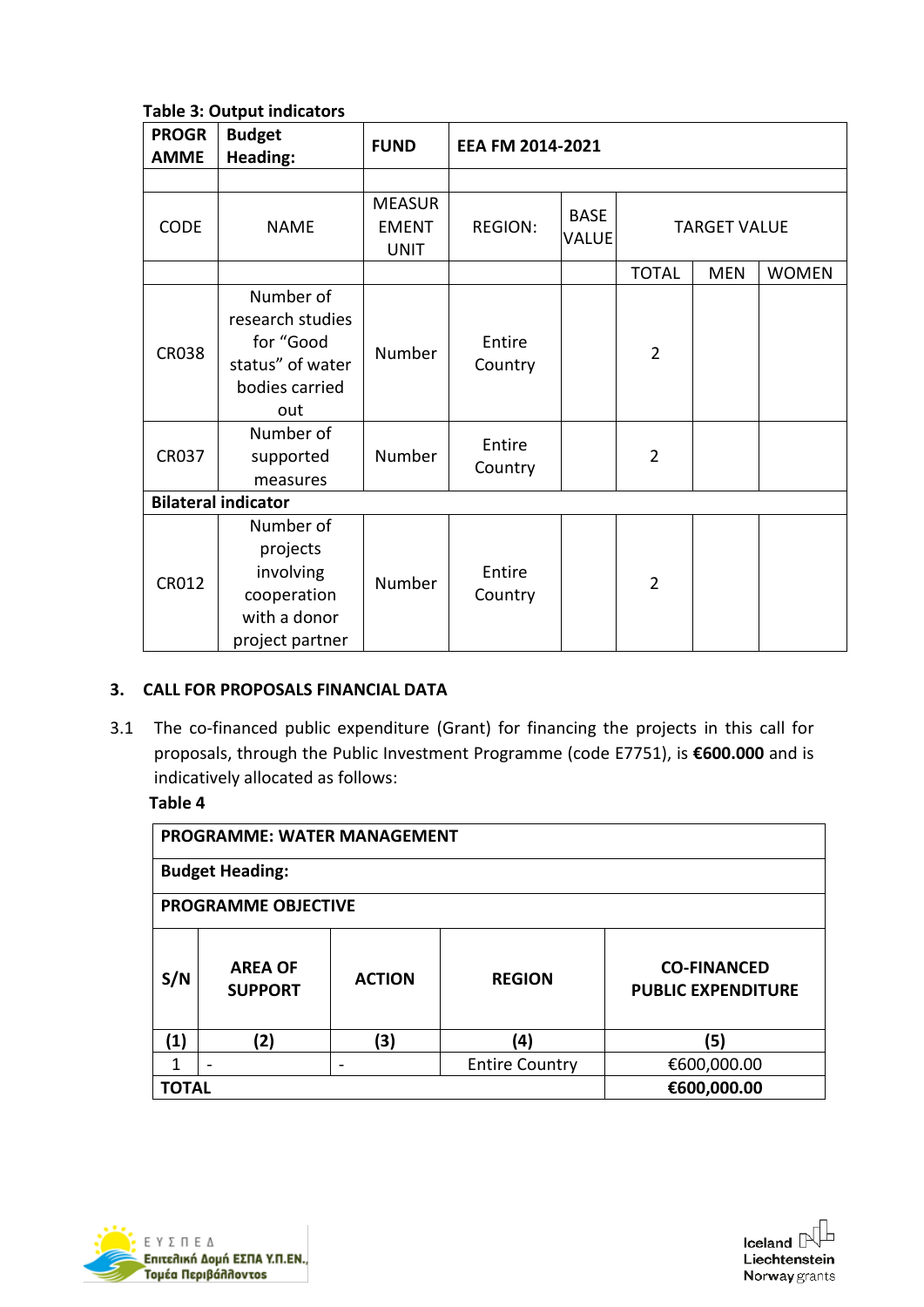It should be highlighted that an additional amount of **€50.000** is available by the Bilateral Relations Fund for all the Programme's calls for proposals, added to the reported amount of €600.000, aimed at strengthening of bilateral relations development. The bilateral relations initiatives will be funded by 100% from the EEA FM (without national contribution), through the same Public Investment Programme code (Ε7751).

- 3.2 The Programme Operator may modify the total amount of the co-financed public expenditure of this call for proposals or proceed to a substantiated repeal of the call for proposal's validity, informing in each case the Project Promoters through the webpage of the ''Water Management'' programme of the EEA FM 2014-2021 <http://www.eysped.gr/el/Pages/EEA2014-2021.aspx> of the website: [http://www.eysped.gr](http://www.eysped.gr/)
- 3.3 In the context of sound management, the Programme Operator, estimating the Programme's implementation data, on ad hoc basis, as well as the nature of actions, may approve projects beyond the level of the total co-financed public expenditure laid down in this Call for Proposals, up to 10% of the available amount.
- 3.4 All eligible projects not financed due to call budget limitation, are considered as a reserve list. Upon finalization of the reserve allocation in the context of the EEA FM 2014-2021, pursuant to article 1.11 of the JMD on the Management and Control System for the EEA FM 2014-2021, should there be an increase of the available amount, based on the Programme agreement, for the actions referred to in this call for proposals, there may be a financing approval for more proposals, based on their classification in the ''Final table of proposals' classification''.

# **4. ELIGIBILITY**

- 4.1 The final date for the expenditure eligibility deadline for the suggested projects shall be no later than April 30th, 2024. The suggested projects shall have been completed by said date.
- 4.2 Any projects completed or fully implemented are not eligible, regardless of whether the corresponding payments have been incurred or not
- 4.3 The amount of **€150.000** is set as minimum grant of the submitted projects. The minimum grant does not include the expenditure for bilateral relations
- 4.4 The amount of **€450.000** is set as maximum grant of the submitted projects. The maximum grant does not include the expenditure for bilateral relations
- 4.5 The maximum grant rate may reach up to 100% of the project's eligible expenditure
- 4.6 The grant rate, in each case, shall be fixed taking into consideration any generated project-revenue



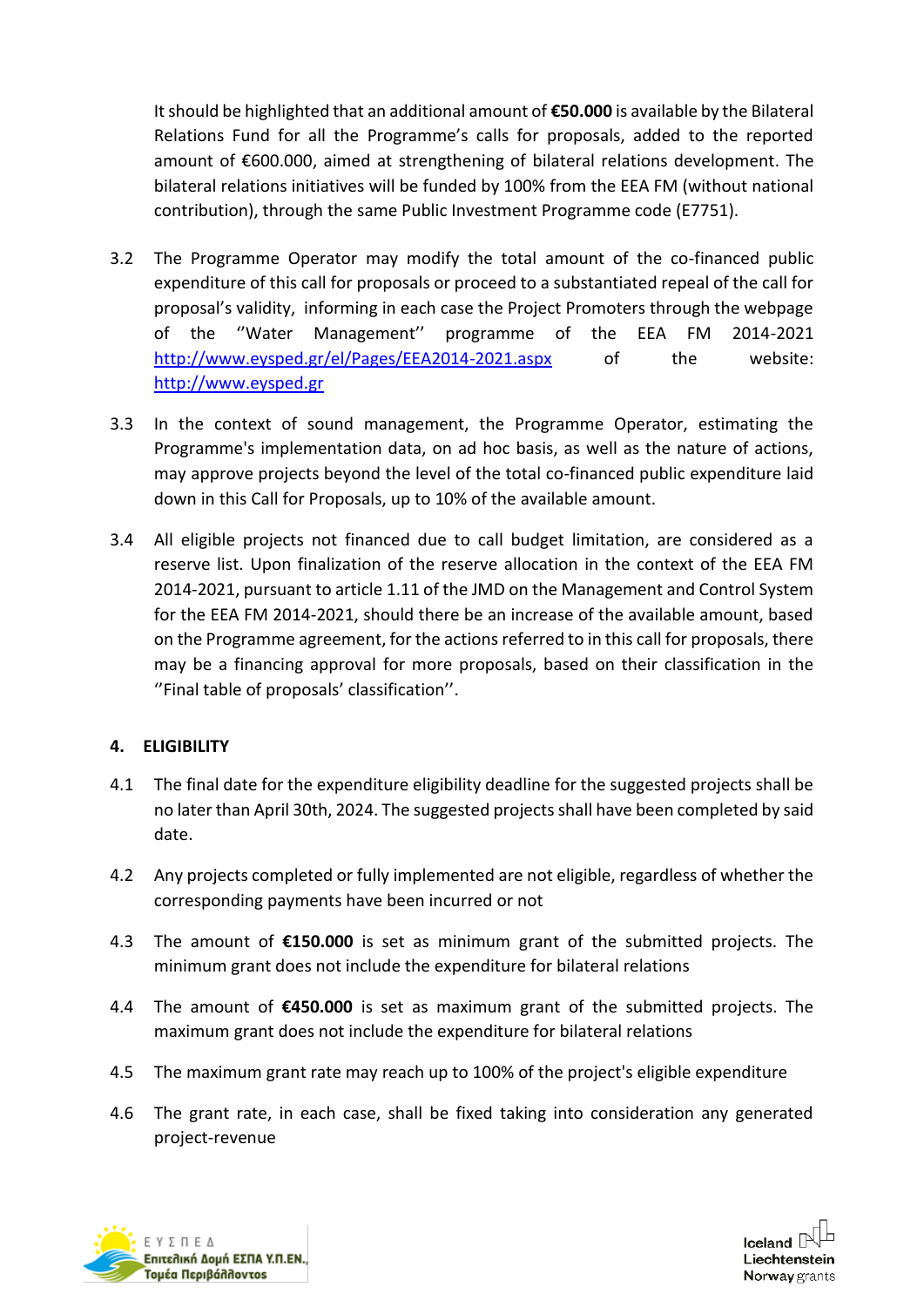4.7 The expenditure eligibility rules of the co-financed projects are determined in the Ministerial Decision with ref.No 13249 (Government Gazette Β΄526/19-02-2020) ''Definition of a Management and Control System for the implementation of the EEA FM for the period 2014−2021– Allocation of resources'' and in particular in section 8 ''Expenditure Eligibility'' (hereinafter referred to as JMD on the Management and Control System for the EEA FM 2014-2021 [https://bit.ly/2XOs2mZ\)](https://bit.ly/2XOs2mZ)

The Project Contract date is fixed as the starting date of expenditure eligibility. Particularly for the expenditure related to the bilateral relations actions, the eligibility date is the call for proposals publication date.

Some indicative categories related to direct expenditure involve the personnel cost, the travel and accommodation expenses, the equipment purchase cost, the expenditure on consumables and supplies, the publicity plan implementation costs, the translations and other expenses, as outlined in article 8.3 of the Management and Control System for the EEA FM 2014-2021; such expenses are directly linked to the project's implementation and may be directly imputed at it.

With regard to the equipment cost, a general rule is that this part of the depreciation corresponding to the project's implementation duration and to the actual use percentage for its purposes shall only be considered as eligible, on condition that the cost of a new or second-hand equipment is depreciated in accordance with the generally endorsed accounting principles, applied by the Project Promoter/Partner for all types of the relevant category, in accordance with article 8.2 of JMD on the Management and Control System for the EEA FM 2014-2021. Nevertheless, the new equipment purchase overall cost may be considered eligible when it constitutes an integral and necessary element for attaining the Project's outcomes.

Where the entire purchase price of equipment is eligible the Programme Operator shall ensure that the Project Promoter:

- (a) keeps the equipment in its ownership for a period of at least five years following the completion of the project and continues to use that equipment for the benefit of the overall objectives of the project for the same period;
- (b) keeps the equipment properly insured against losses such as fire, theft or other normally insurable incidents both during project implementation and for at least five years following the completion of the project; and
- (c) sets aside appropriate resources for the maintenance of the equipment for at least five years following the completion of the project.

The Programme Operator may free the Project Promoter from the above obligations with regard to this equipment when the Programme Operator estimates, given the circumstances, that this continued use of said equipment to serve the project's general objectives does no longer serve any useful financial purpose.



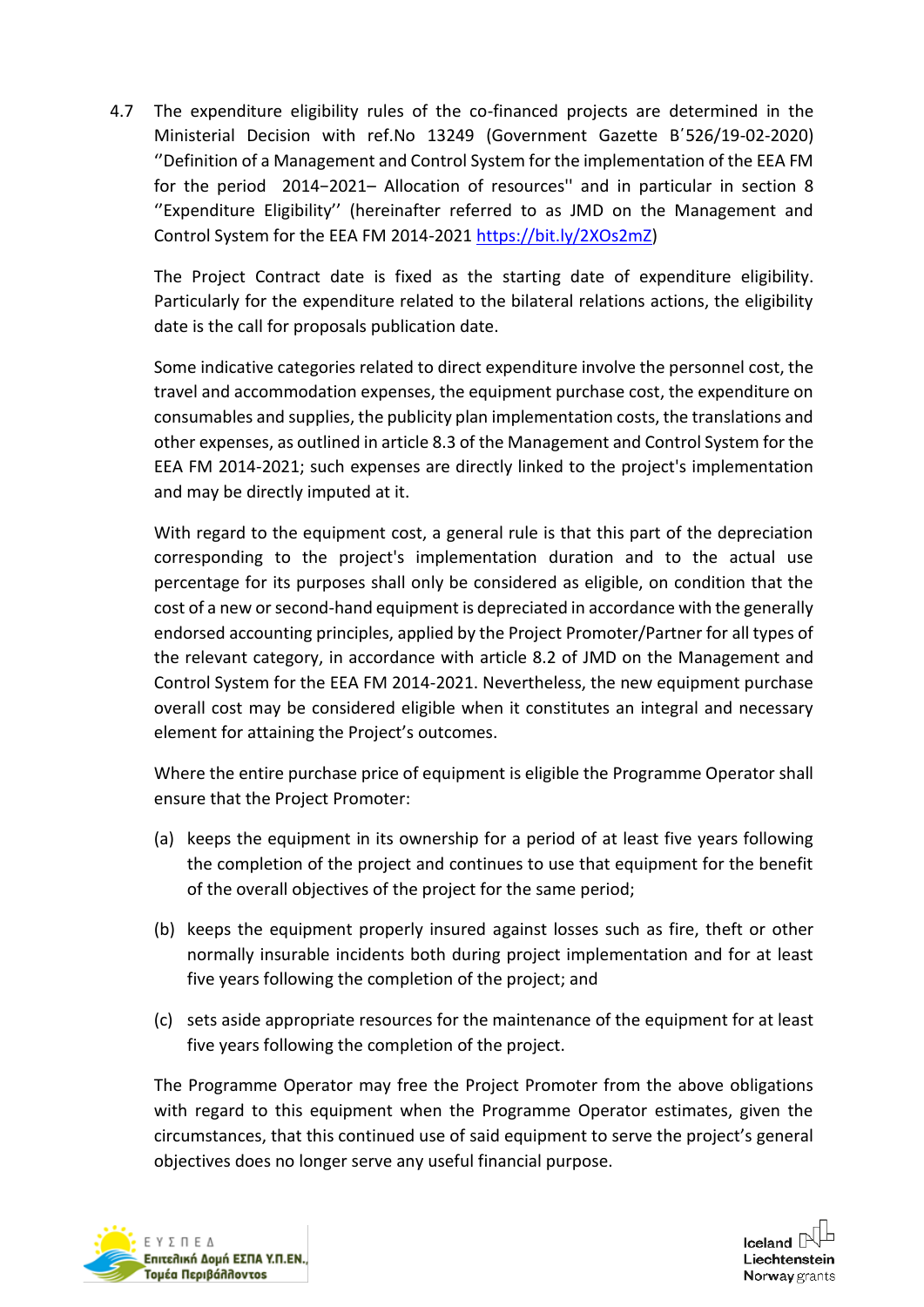Any residual or extracted material, in the context of the projects being co-financed by the programme, shall have to be reused, recycled, treated and/or deposited in an environmentally sound manner.

Moreover, project promoters:

- keep any buildings purchased, constructed, renovated or reconstructed under the project in their ownership for a period of at least 5 years following the completion of the project and continue to use such buildings for the benefit of the overall objectives of the project for the same period
- keep any buildings purchased, constructed, renovated or reconstructed under the project properly insured against losses such as fire, theft and other normally insurable incidents both during project implementation and for at least 5 years following the completion of the project; and
- set aside appropriate resources for the maintenance of any buildings purchased, constructed, renovated or reconstructed under the project for at least 5 years following the completion of the project. The specific means for implementation of this obligation shall be specified in the project contract.
- 4.8 Revenue-generating projects

In order to identify the potential 'net income' generated by the project upon its completion and possibly during its implementation, a financial analysis is compiled by the project promoter, pursuant to the respective guidelines attached in this call for proposals (O\_E.I\_4 "Guidelines for calculating the net income generated from the Programme's Operations'').

4.9 Expenditure based on simplified cost

Not applicable.

# 4.10 Indirect expenditure (overheads)

According to article 8.5 of the JMD on the Control and Management System for the EEA FM 2014-2021, under the call for proposals, indirect expenditure is eligible. A project's indirect expenditure shall have to reflect a fair allocation of the Project Promoter's /Partner general (operating) expenses. The Project Promoters/Partners may recognize the indirect expenditure according to one of the following methods:

- a) based on actual indirect costs for those Project Promoters and project partners that have an analytical accounting system to identify their indirect costs as indicated above;
- b) a flat rate of up to 25% of total direct eligible costs, excluding direct eligible costs for subcontracting and the costs of resources made available by third parties which are not used on the premises of the Project Promoter or project partner;



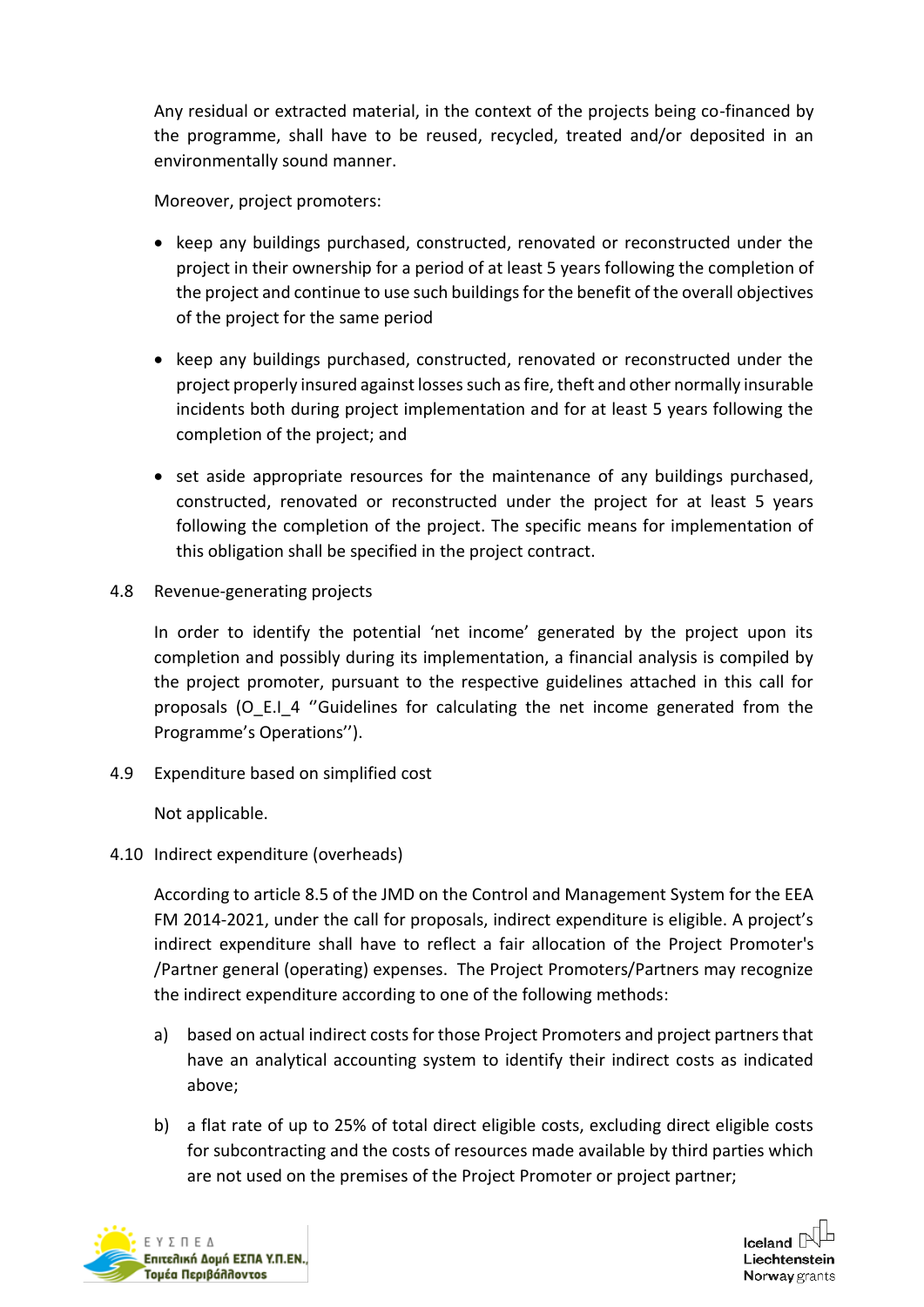- c) a flat rate of up to 15% of direct eligible staff costs without there being a requirement for the Programme Operator to perform a calculation to determine the applicable rate; or
- d) a flat rate applied to direct eligible costs based on existing methods and corresponding rates applicable in European Union policies for similar types of project and Project Promoter;

The calculation method of indirect expenditure and of the maximum amount are determined in the project's inclusion decision. The calculation method of indirect expenditure incurred by a Project Promoter's Partner is foreseen in the cooperation agreement between the Project Promoter and the project's Partner/Partners.

## **5. PROPOSALS SUBMISSION INSTRUCTIONS**

- 5.1 The candidate Project Promoters shall submit their proposals **exclusively electronically** through the EEA Management Information System 2014-2021 (hereinafter EEA MIS). For this purpose, it is required for them to have a personal user account (user name and password) for access to be obtained to the EEA MIS by:
	- 5.1.1 The Project Promoter's executives in order to complete the Project's Technical Bulletin
	- 5.1.2 The Project Promoter's legal representative or the main Project Promoter's legal representative (in case of a project proposal (operation) implementation by many Project Promoters) for proposals submission, who may authorize the system's user for that purpose.

If the Project Promoter does not already own a 'Promoter's code' in the MIS, an application should be submitted requesting a promoter's code, in accordance with the instructions, to the electronic address [https://logon.ops.gr/ops\\_sec/register,](https://logon.ops.gr/ops_sec/register) prior to the proposal's submission. The registration requaires usually one to three working days.

5.2 The proposals are submitted through the EEA MIS to the electronic address logon.ops.gr on the day following the publication date of this call for proposals (start date for proposals submission), time 00:00', until, exclusively Thursday, 11 February 2021 (proposals submission expiry date), time 23:59'.

It should be highlighted that the proposal is submitted to the EEA MIS by the Project Promoter's legal representative (personal user account of the legal representative). Upon successful proposal submission, the Project Promoter is informed accordingly through the EEA MIS.

The proposal is submitted in Greek. Two annexes, the letter of intent and the partnership agreement may be submmited in english.



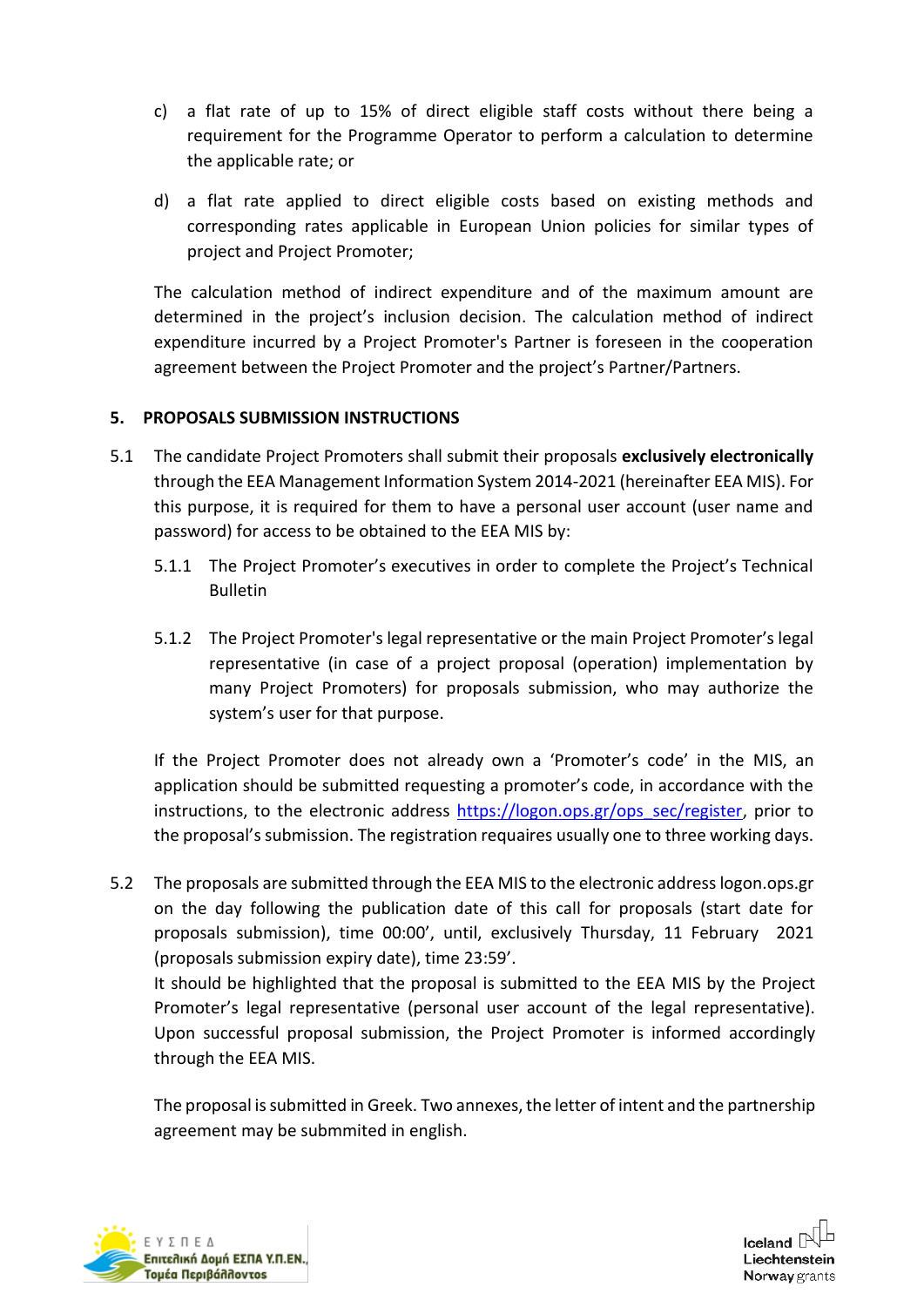In the case of documents/files for which an electronic attachment/submission is technically not feasible (e.g. maps, drawings etc), the Project Promoter shall be bound to send them to the Programme Operator to the address:

**Ministry of Environment & Energy**

**Special Service ''Executive Authority of the Partnership Agreement, Environmental Sector''** 

**2 Iatridou & Kifisias 124 Str (5th floor), GR-11526, ATHENS**

**within 10 working days** from the proposal's electronic submission date by the Project Promoter or from the proposals' submission expiry date, if the evaluation to be carried out is comparative. Note that the relevant documents/files should be handed over to the above mentioned Special Service and be assigned a reference number within the days specified, on the sender's exclusive responsibility.

Any proposals beyond the above specified time limits and any applications for which no electronic submission to the EEA MIS has been made **shall not be accepted**.

Prior to the proposals submission deadline expiry, it shall be allowed to resubmit a new proposal, after annulling the initial proposal. The proposal is evaluated based on the last successful/prompt submission.

5.3 The Project's Technical Bulletin constitutes the Project Promoter's proposal and is exclusively completed in electronic form made available to the EEA MIS. This call for proposals includes Guidelines on filling in the Project's Technical Bulletin fields.

The proposal's submission serves also as an application for funding by the potential project promoter.

An integral part of the proposal are the following supporting documentation/documents that accompany the Project's Technical Bulletin: *(For documents that can be identified by the Government Gazette number/issue/publication date or by the on line publication number, it may be possible, instead of submitting a copy, the project promoter to report the above data and a concise description in a list of documents):* 

- i. A completed proposal submission form
- ii. Documentation that the candidate Project Promoters are competent to submit proposals (articles of association, programme agreement, organization, act of incorporation etc)
- iii. Pieces of evidence that the candidate Project Promoter and the Partners have the managing (administrative. Operational and if necessary financial) capacity to complete the project. The procedures to be followed are the ones foreseen for the managing capacity of the Partnership Agreement beneficiaries 2014-2020, as laid down in article 7.2, para.5 of the JMD on the Control and Management System for the EEA FM 2014-2021. The criterion of administrative, operational and financial



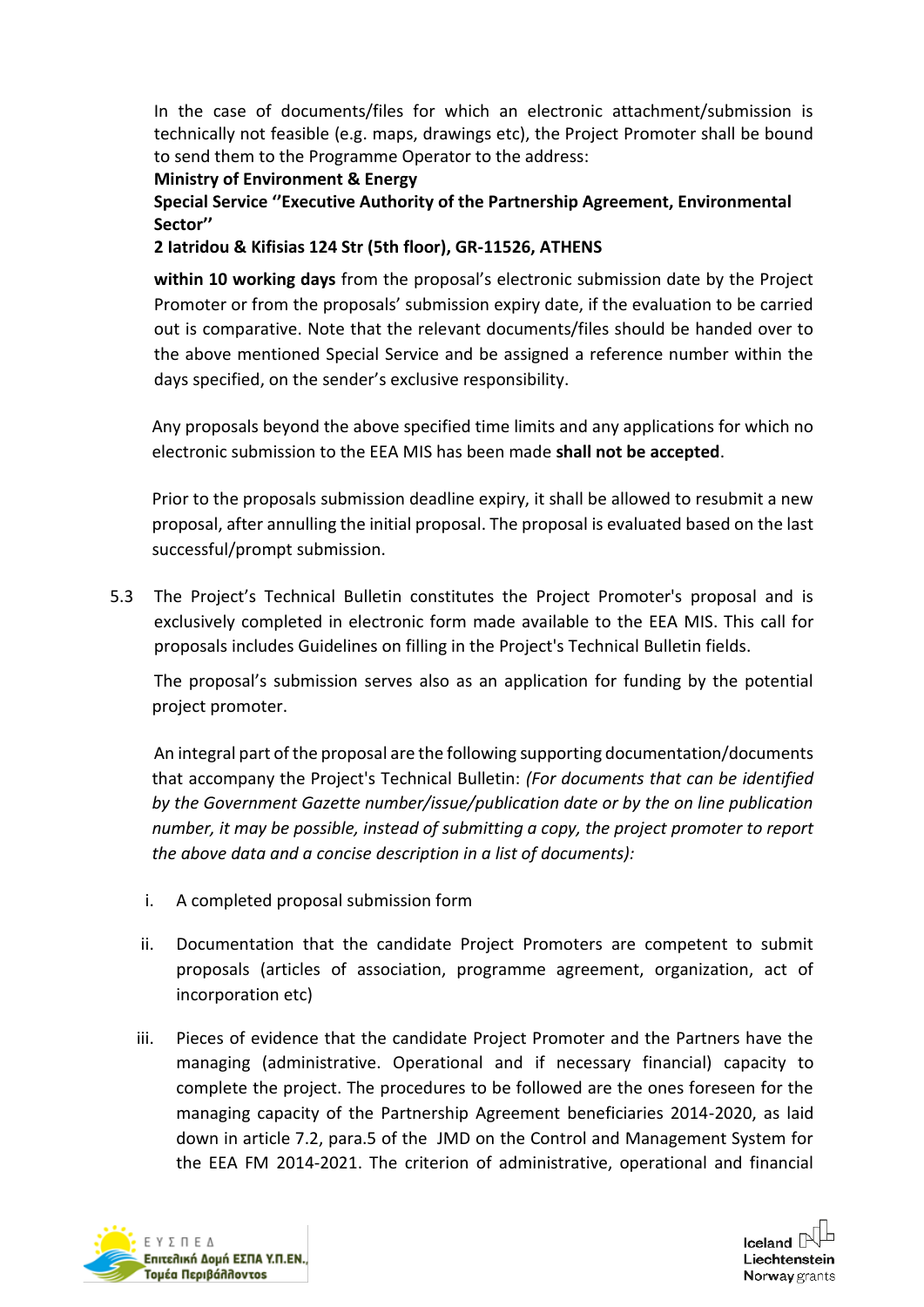capacity is examined once and is valid for two years for every submitted proposal to the Programme by the Project Promoter. If, during the previous two-year period, the Project Promoter had implemented or continues to implement a project in the context of the tendered Partnership Agreement Programme 2014-2020 and should such project be similar to the one mentioned in the submitted proposal, then, *ipso jure,* said criterion is met satisfying also the EEA project approval framework. The candidate Project Promoter and the Partners obligatorily notify the programme operator of any consultant likely to be involved in the application's preparation for the projects implementation (article 7.3.2.(k) of the JMD on the Management and Control System for the EEA FM 2014-2021)

- iv. Regulatory framework for the designation of the Body operating and maintaining the project and of its respective duties, if required
- v. A Draft Decision for the Implementation of a Subproject by own means, if required

It is clarified that:

In cases whereby a subproject of archaeological works and researches is included, the potential Project Promoter submits alongside its proposal an attachment with a draft decision of supervision by archaeological authority, with a content that matches the standardized form of the Management and Control System, particularly with regard to the budget analysis per expenditure category (number of personnel per specialty, categories of suppliers/services etc), the timetable of actions and the awarding procedures. Moreover, it submits a draft memorandum of cooperation between the project owner and the competent Service of the Culture Ministry, if it exists.

- vi. A draft of the partneship agreement or a letter of intent, pursuant to article 7.7 of the Regulation of the Joint Ministerial Decision on the EEA FM 2014-2021 regarding the partnership of all stakeholders. The letter shall have to include the commitment by the Partner(s), domestic one(s) or from the Donor States for the proposal's implementation as well as a detailed description of their role in implementing the suggested project. The letter should be drawn up in English for Partners from Donor States. A draft of the partnership agreement or a letter of intent should also be submitted for the bilateral relations development. Should a proposal be selected for financing involving the participation of a Partner(s), prior to the first payment, a Partnership Agreement should be signed between the Project Promoter and its Partner(s) and be sent to the Programme Operator.
- vii. A financial analysis for the net income calculation, being elaborated in accordance with the attached guidelines, if required.
- viii. A decision by the competent administrative body (Municipal Council, Regional Council, Rectors' Council, Board of Directors, Secretary General of a Ministry, Region etc) of the Project Promoter and of Partners on the acceptance of the Call's terms



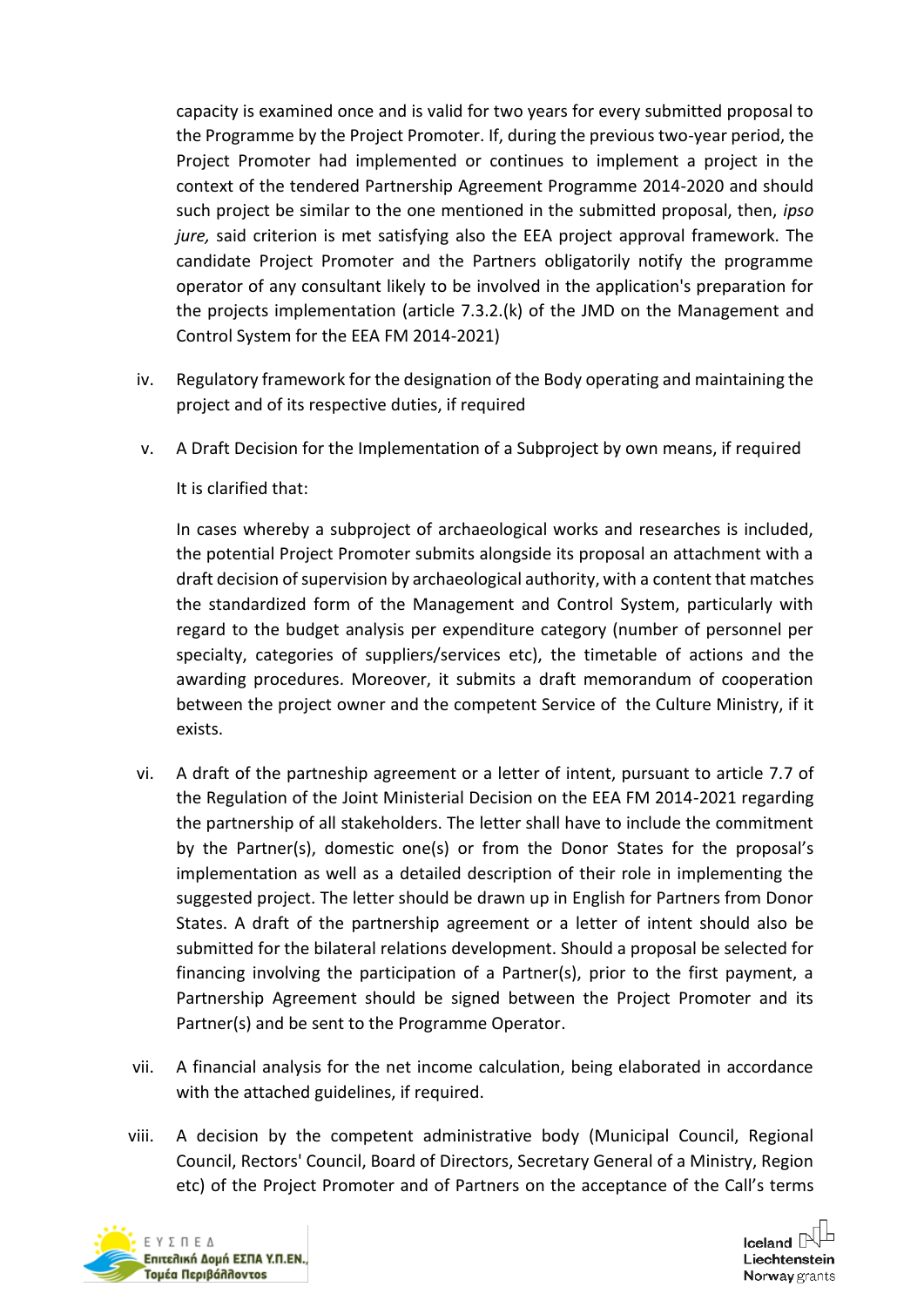and on their approval to participate in the Programme as well and any other decision required by an official body or supervising authority

- ix. Tender Documents, if necessaryand if available
- x. Any necessary studies, if necessaryand if available
- xi. A detailed implementation timetable of the project (including the stage of tender documents or licenses preparation)
- xii. A detailed budget
- xiii. A table displaying and explaining the approvals and licensing required to implement the Project
- xiv. Any other document considered necessary by the candidates.

Any supporting documentation/documents are submitted in a pdf file format, as an attachment to the Project's Technical Bulletin. The analysis for the net income calculation is submitted in a .ods (open document) or .csv (comma separated values) file format.

## **6. PROCEDURE FOR SELECTION OF PROJECTS END PROJECT CONTRACT**

The Programme Operator is competent for the projects evaluation and selection procedure after the exhaust of the dealine for submission of proposals. The proposals are evaluated with the comparative evaluation procedure, in two stages, as described below:

### **Comparative Evaluation**

6.1 Proposals evaluation by the Programme Operator in two stages:

Stage A': Completeness administrative and eligibility of a proposal

Stage B': Evaluation of proposals per group of criteria

The evaluation is based on the criteria, being attached in this call for proposals, and starts after the proposals submission deadline of this call for proposals.

In detail, the evaluation procedure is described in section 4.1.2, Specification of procedure Ι\_2 'Selection and Approval of Projects in the Call for Proposals' of the Procedures Specification Document of the EEA FM 2014-2021 Programme Operator entitled: 'Water Management', being attached in this call for proposals.

### 6.2 **Submission and examination of appeals and complaints**

The potential Project Promoters may submit a complaint to the Programme Operator on the evaluation outcomes, in accordance with the Ministerial Decision no.



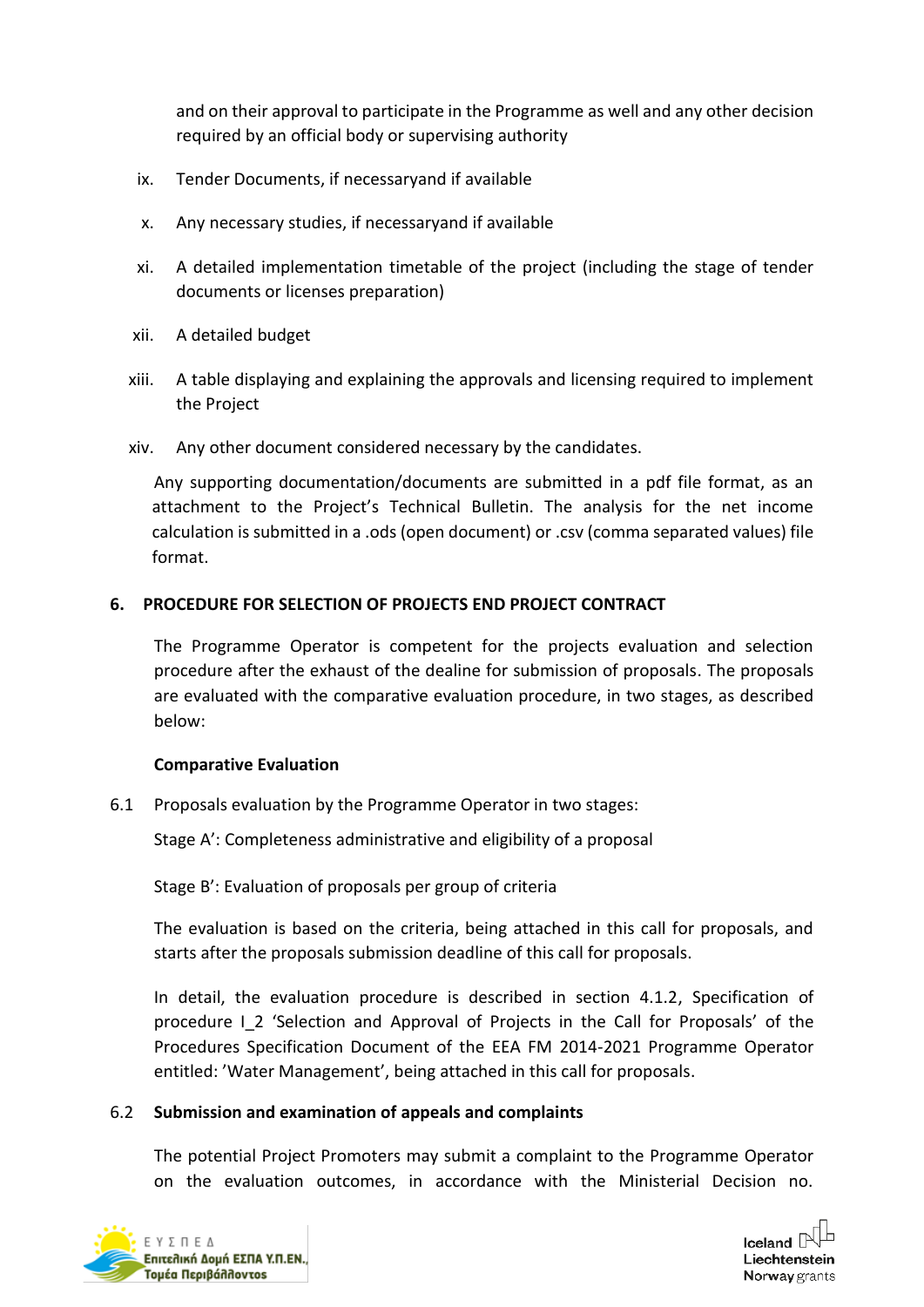137675/Special Service for Institutional Support 1016 (Β΄ 5968/2018) entitled ''Substitution of the ministerial Decision no. 110427/Special Service for Institutional Support/1020/20.10.2016 entitled '' Modification and substitution of the ministerial Decision no. 81986/Special Service for Institutional Support 712/31.7.2015 "National expenditure eligibility rules for the Partnership Agreement 2014 - 2020 programmes-Legal due diligence of public procurement on co-financed projects for the Partnership Agreement 2014 - 2020 by Managing Authorities and Intermediary bodies - Complaints procedure on the projects evaluation outcomes''.

Objections are submitted once, per evaluation stage, within the exclusive deadline of seven (7) working days as of the day following the evaluation outcomes notification, mainly:

- a) the day of the Proposal Rejection Decision, being issued during the Stage A' of the evaluation
- b) the day of the Provisional Classification Table of proposals in Stage B' that includes also the rejected proposals during that stage.

An objection/appeal should be substantiated and signed by the Project Promoter and, wherever needed, to be signed by the proposal's body, i.e the project master, if it is different from the Project Promoter.

The Programme Operator examines all objections submitted through a protocol, via the process described in detail in section 4.1.2, Specification of procedure Ι\_2 'Selection of Projects and project contract in the Call for Proposals' of the Procedures Specification Document of the EEA FM 2014-2021 Programme Operator entitled: 'Water Management', being attached in this call for proposals.

Should the submitted objection be sustained, referring to the Stage A' outcomes, the Programme Operator proceeds to Stage B' evaluation for the corresponding proposal.

- 6.3 Publication of a final classification table of proposals, after the examination of submitted objections
- 6.4 Publication of a project approval decision by the Minister of Environment and Energy, following a relevant report by the Programme Operator
- 6.5 Publication in the relevant Programme webpage of the title of the projects listed in the Operational Programme (O.P), of their Project Promoters and of the co-financed public expenditure amount
- 6.6 In any case, it is possible to submit a complaint to the National Focal Point in charge of receiving complaints related to the EEA FM 2014-2021, being the National Transparency Authority, the competent Service having undertaken the national coordination of fraudrelated issues in Greece (AFCOS). Complaints are submitted in the following ways:
	- a) Electronically:<https://aead.gr/complaints/>



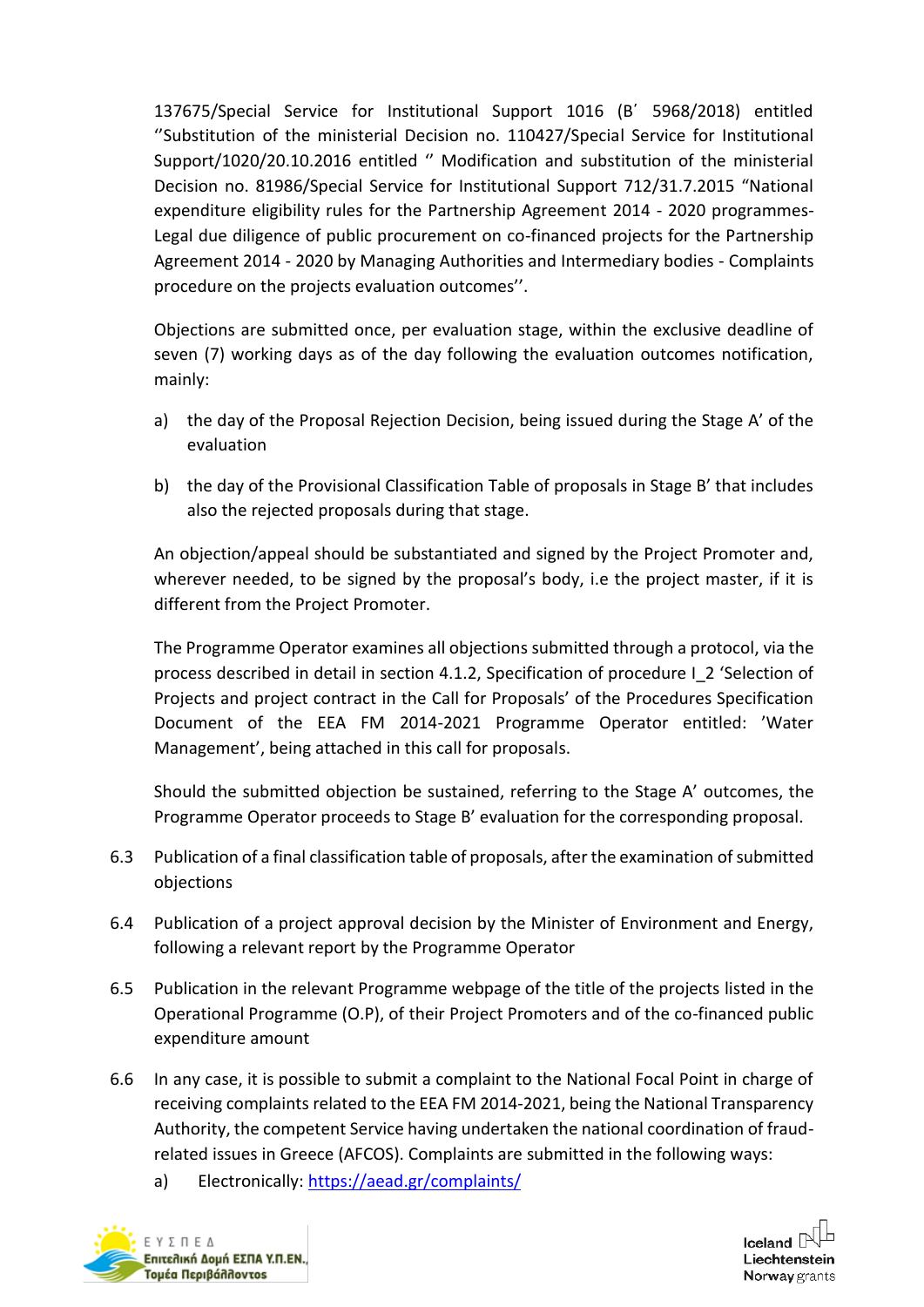- b) By post
- c) By fax
- d) In person (or by a lawfully authorized proxy) to the Secretariat of the Service during the working days and hours (8.30-16.30)

### **7. COMMUNICATION-INFORMATION**

- 7.1 For detailed information on the proposals' submission, the filling in of the Project's Technical Bulletin and other clarifications, kindly contact Mrs. Eftychia Papachatzopoulou, tel: +30 213 1500-976, 967, 959, e-mail: [eysped@mou.gr,](mailto:eysped@mou.gr) [epapaxatzopoulou@mou.gr.](mailto:epapaxatzopoulou@mou.gr)
- **7.2** Any further information on the ''Water Management'' Programme of the EEA FM 2014- 2021, the Programme's Management and Control System, the institutional framework for the implementation of projects included in said Programme, the expenditure eligibility rules of projects as well as any other information pertaining to proposals' submission (guidelines on filling in the Project's/Subproject's Technical Bulletin, monitoring indicators, specification of proposals' evaluation criteria and other necessary documents on the proposal's examination) is available on the electronic address [www.eysped.gr.](http://www.eysped.gr/) The aforementioned website is a key communication tool between the Programme Operator and the Programme's stakeholders and any relevant information is uploaded on this website. Questions and answers submitted in written form will be published and will be publicly available on this website.

#### ATTACHMENTS:

- 1. Annex I: Project Promoters' Liabilities (Annex of the Approval Decision)
- 2. Form Ε.Ι.1\_2: Template of the Project's Technical Bulletin
- 3. Form Ο\_Ε.Ι.1\_2: instructions for its completion of the Technical Bulletin
- 4. Form Ε.Ι\_1\_ΕΞ1: Template of proposal submission form
- 5. Form Ε.Ι.1.4: Template of a Draft Decision for the Implementation of a Subproject by Own Means
- 6. Form ''Calculation of net income for EEA FM 2014-2021 projects'', if necessary
- 7. Guidelines on the calculation of net income for the EEA FM 2014-2021 Programme projects
- 8. Form Ε.Ι.1\_5: Project File Keeping Status
- 9. FormΕ.Ι.2\_5: Award of the Grant Decision
- 10. Projects Selection Criteria
- 11. Evaluation procedure (section 4.1.2, 'Selection and Approval of Projects in the Call for Proposals' of the Procedures Specification Document of the EEA FM 2014-2021 Programme Operator entitled: 'Water Management')



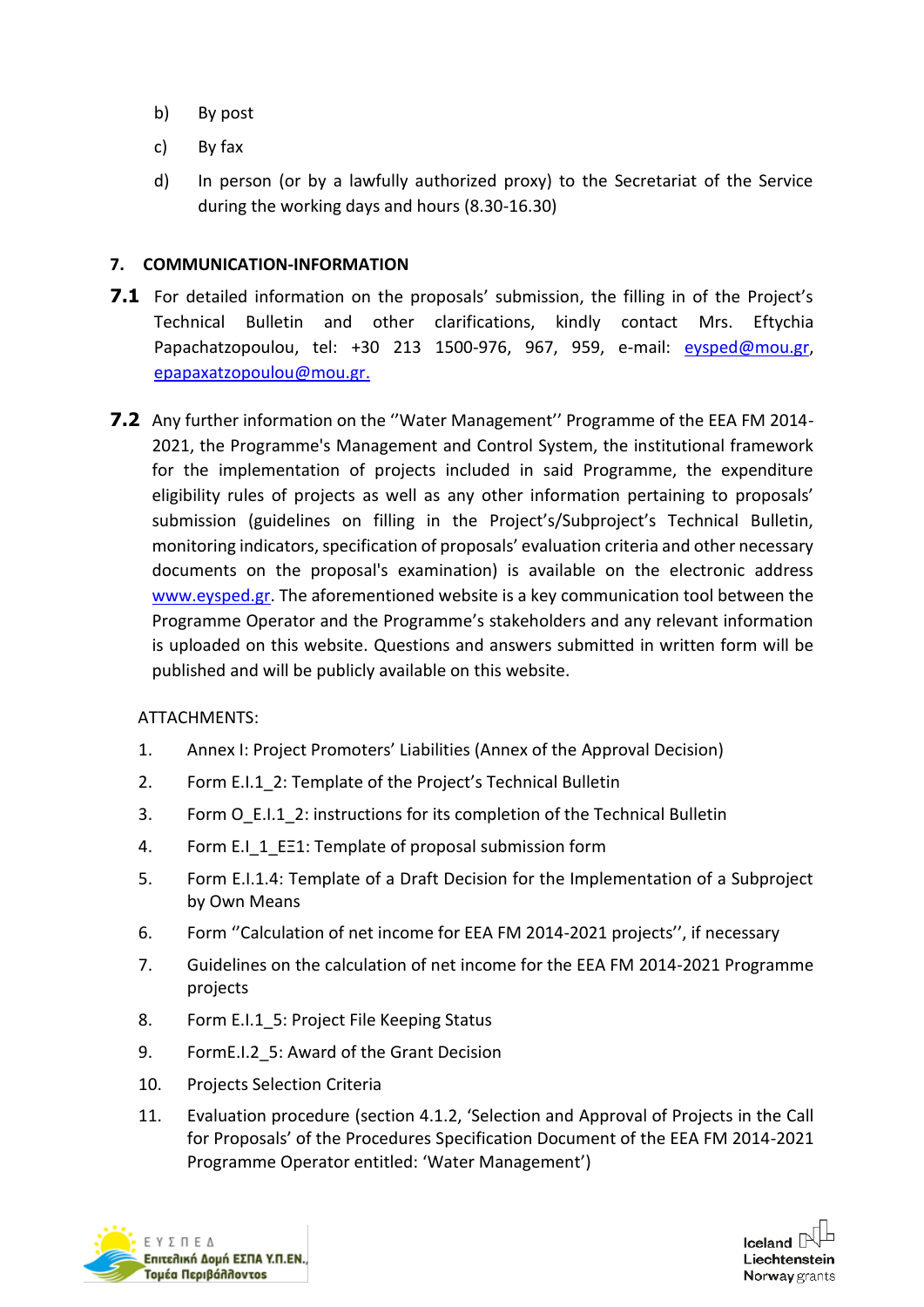- 12. Ε.Ι\_1\_ΕΞ3: Management capacity of the Partnership Agreement 2014-2020 project promoter (to be applied respectively in the EEA 2014-2021)
- 13. O E.I 1 ΕΞ3: Guide of the Partnership Agreement 2014-2020 beneficiaries' management capacity (to be applied respectively in the EEA 2014-2021)
- 14. Form E.I\_1\_EE2: Guidelines on the conclusion of a partnership agreement of cooperation and draft of intentions' statement letter, pursuant to article 7.7 of the regulation of the JMD EEA 2014-2021, on the partnership of all stakeholders (project promoter and partners)

The attachments 2 to 14 are available on the electronic address: <http://www.eysped.gr/el/Pages/EEA2014-2021.aspx>

### **THE MINISTER OF ENVIRONMENT AND ENERGY**

**KONSTANTINOS CHATZIDAKIS**



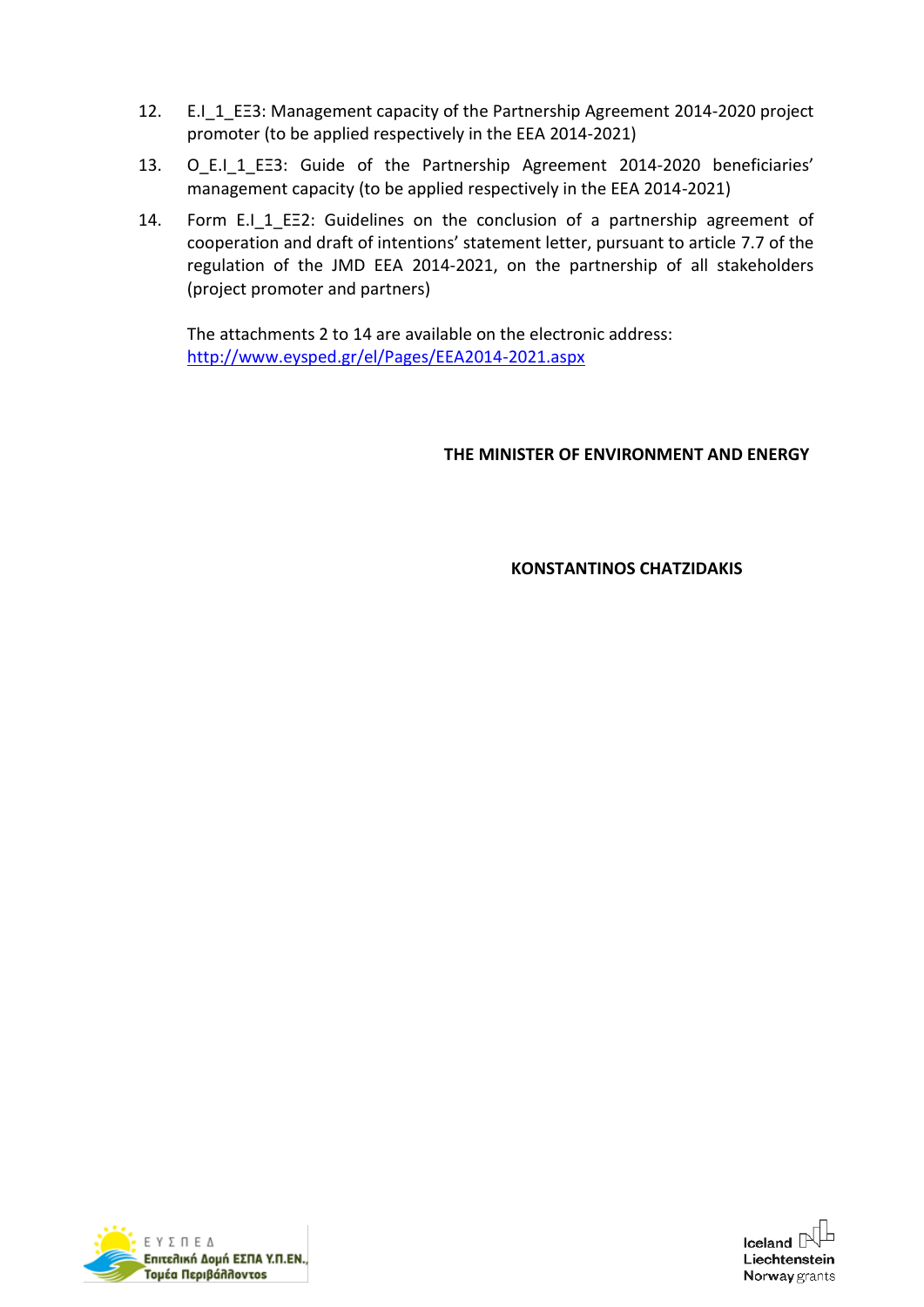### **Internal Distribution:**

#### **Ministry of Environment & Energy**

- Minister's Office
- Special Service ''Executive Authority of the Partnership Agreement, Environmental Sector''

#### **LIST OF RECIPIENTS FOR NOTIFICATION**

1. THE EEA FINANCIAL MECHANISM COMMITTEE

12-16 Rue Joseph II, 1000 Brussels, Belgium

- 2. THE FEA FINANCIAL MECHANISM OFFICE
	- 12-16 Rue Joseph II, 1000 Brussels, Belgium
- 3. Royal Norwegian Embassy Athens

Maria Fola, EEA Grants Adviser

- 5, Hatziyianni Mexi str, 115 28 Athens
- 4. Ministry of Development and Investment
	- Office of The Minister of Development & Investment, Mr. Adonis Georgiadis, 5-7 Nikis Str, GR-10180 Athens
	- Office of The Deputy Minister of Development & Investment (Public Investment and Partnership Agreement), Mr. Yiannis Tsakiris, 5-6 Nikis Str, GR-115 80, Athens
	- Office of the Secretary General of Public Investment and Partnership Agreement, Mr. Dimitris Skalkos, 5-7 Nikis Str, GR-115 80, Athens
	- National Focal Point (NFP)-Special Agency for Planning, Coordination and Monitoring of the implementation of the EEA FM, 3 Mitropoleos Str, GR-10557 Athens
- 5. Ministry of Environment and Energy

The Secretary General of Natural Environment & Water, Mr. Konstantinos Aravossis



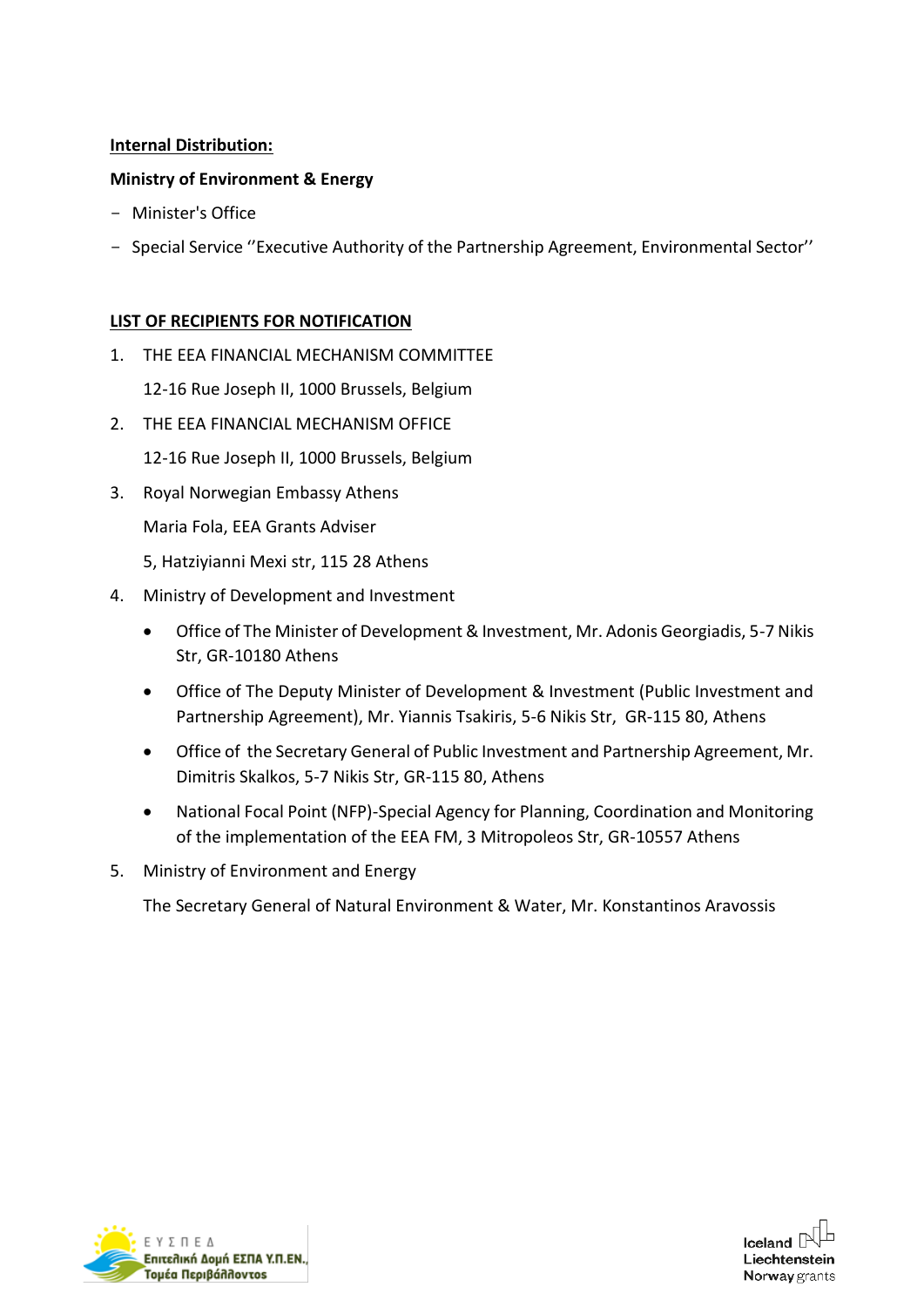#### **ANNEX I: PROJECT PROMOTERS' LIABILITIES**

The project promoter "............................" undertakes to adhere to the following liabilities:

### **1. COMPLIANCE WITH THE EEA FM RULES, WITH THE EU & NATIONAL RULES**

(i) To respect the EEA FM 2014-2021 regulatory framework, the EU and National legislation when implementing the project, in particular with regard to public procurement, sustainable development, state aids, the principles of human integrity, freedom, democracy, equality, respect of human rights, including the rights of minority groups.

### **2. PROJECT IMPLEMENTATION**

- (i) To respect the timetables of the project and the individual subprojects' implementation. To secure the project's operating output, taking all necessary measures for that purpose, based on the regulatory framework of the body running and maintaining the project and its corresponding responsibilities, in case the Body operating and maintaining the project does not coincide with its project promoter.
- (ii) To get approval from the Programme Operator for the tendering, awarding and public contracts modification procedures. In case of modification of projects/subprojects implemented on own means, the project promoter shall be bound to submit an examination request for the modification of an implementation decision on own means.
- (iii) To promptly inform the Programme Operator on the project's progress, particularly with regard to the preparatory actions for its implementation and to send all relevant documents regarding the physical and economic implementation of the project until its completion, in accordance with the management and control system procedures.
- (iv) To take all the necessary actions so as to update the EEA Management Information System with the data and documents of the project being implemented; in particular, the data, planning and implementation documents required for the financial management, the monitoring of the natural and economic object and the indicators, their verifications, the audits, the projects' evaluation and in general the project's audit trail.
- (v) To secure the accuracy, quality and completeness of data submitted to the EEA MIS, complying with the time frame foreseen in the relevant provisions and to carry out the interconnection of its Information Systems with the EEA-MIS for the automatic data submission, if required.

#### **3. PROJECT FINANCING**

- (i) To operate a certification mechanism for the project implementation, ensuring the effective quantitative and qualitative control of materials, services and the final deliverable and to apply internal payment audit procedures to ensure their legitimacy and regularity.
- (ii) To keep a separate account for the project where all expenditure shall be recorded corresponding fully to the one declared to the Programme Operator, through the Expenditure Statement Bulletins.



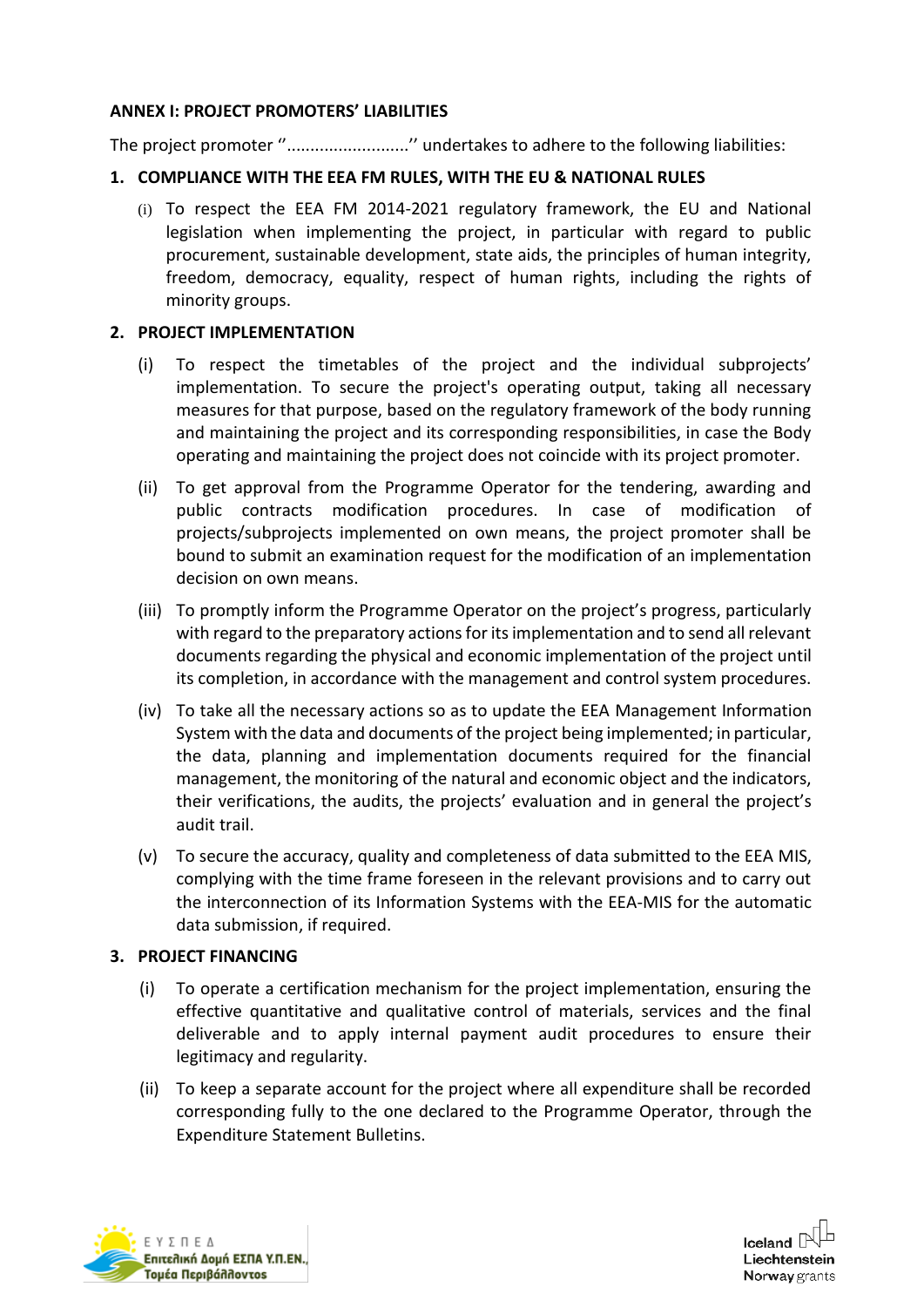- (iii) To submit (if it is required due to the project's nature) to the Programme Operator and the Certification Authority, upon the project completion,
	- a) data on the interest arising from the financial management of allocated resources,
	- b) an updated financial analysis for the net income calculation, regarding the projects generating net income, should it be required,
	- c) data on annual basis by the project promoter for a three-year period after the project completion, in case it is not possible to make a revenue estimate in advance for such project; or to submit those data until the document submission deadline for the Programme closing, depending on which date comes before,
	- d) in case of a project generating net income only during its implementation and such income had not been taken into consideration during the project inclusion in the Programme, the Project Promoter shall be bound to declare such income, the latest in the final Expenditure Statement Bulletin being submitted.

### **4. VISITS-VERIFICATIONS-AUDITS**

- (i) The Project Promoter shall be liable to hand over, if requested, throughout the project implementation and for as long as it is necessary, all documents, supporting documentation and project data to the Programme Operator, the Certification Authority, the Audit Authority, the National Focal Point and all auditing bodies of Greece and the EEA FM Committee.
- (ii) To accept on-the-spot audits by all competent auditing bodies, both at the project promoter's headquarters as well as at the project implementation premises and to facilitate the audit, submitting any data pertaining to the project implementation, upon request.

#### **5. PUBLICITY**

The Project Promoter shall be bound to accept the Programme Operator's publishing the project on the web portal www.eeagrants.gr, as foreseen in Annex III of the EEA FM Regulation, in Greek and in English.

As laid down in article 2.3. of Annex III of the EEA FM 2014-2021 Regulation, the Project Promoter shall be also bound to implement the content of the Communication Plan that has been submitted in its proposal.

The Project Promoter shall be at least bound to:

- a) Place a provisional sign, of a significant size, highly visible at the work site of infrastructure projects or constructions for a total public expenditure exceeding €50.000, during the implementation phase
- b) Place a commemorative plate or a signage of significant size at an easily discernible site, within three months after the completion of an infrastructure project or a construction or purchase of a physical (tangible) object, for a total public expenditure exceeding €50.000.
- c) Promote the EEA FM 2014-2021 official emblem in all information and publicity actions, with reference to the EEA FM 2014-2021 that supports the project.



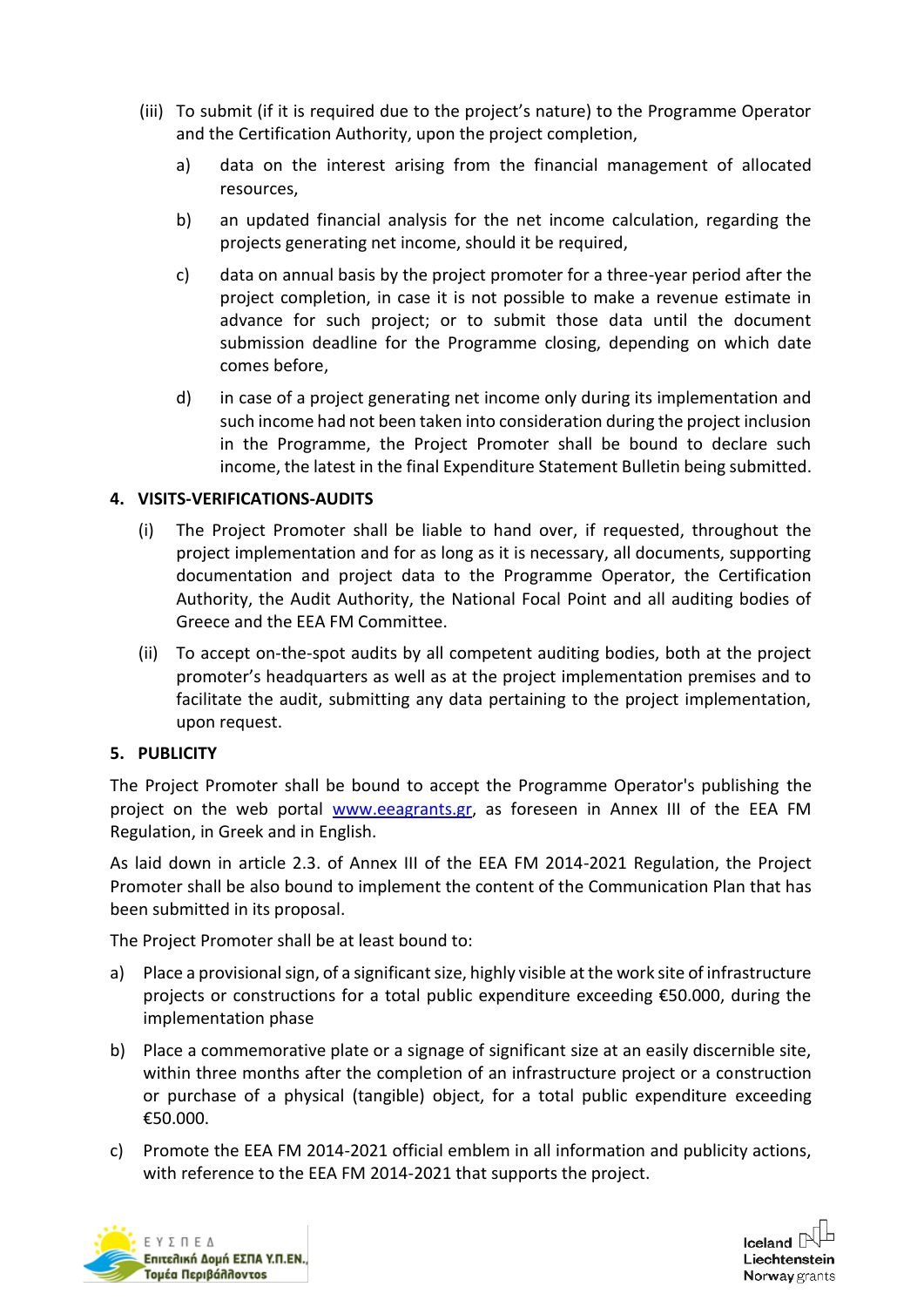- d) Upload on its web site, if there is any, the project's data, such as brief description, depending on the level of support, objectives and outcomes, underscoring the financing support by the EEA FM.
- e) Place a poster with project-related information in other projects not falling under the obligation of placing signs or plates.
- f) If the project's budget exceeds  $£150.000$ , to keep a separate web page for the project including all project data, such as a brief description, the progress, the objectives and the outcomes in Greek and English; this web page shall be updated regularly and shall highlight the financial support by the EEA FM 2014-2021.
- g) If the project budget is below  $\epsilon$  500.000, two publicity actions would suffice, such as seminar, or conference with competent bodies, or a press release or debriefing actions to the media, including an opening publicity activity and one closing event at the end of the project. If the project's budget exceeds  $\epsilon$  500.000, three publicity actions shall be carried out.
- h) Inform the stakeholders participating in projects being co-financed by the EEA FM 2014- 2021, on the project co-financing by the EEA FM 2014-2021 and its implementation in the context of the programme. Said information is displayed in any document or other certificate used during the project implementation or produced in this context.

### **6. PROJECT PROMOTERS KEEPING DATA AND SUPPORTING DOCUMENTS**

- (i) (a)To keep and update a project file with all the data pertaining to the project's implementation until its completion, its final payment and operation. All the supporting documents regarding the expenditure and the accounting audits for a two-year-period shall be kept in the project's file, as of December 31st after the submission of accounts that include the completed project's final expenditure. The above data and supporting documents are kept either in the form of original or updated copies of the originals, or in commonly accepted data authorities, including the electronic publications of original documents or documents existing only in electronic form.
- (ii) To communicate to the competent Programme Operator the Form E.I.1\_6 "Project File Keeping Status', where are recorded, inter alia, the identity and address of any body keeping data and documents as well as the form of keeping such data, the latest upon submission of the first Expenditure Statement Bulletin.
- (iii) To respect specific terms or restrictions set by the special institutional framework for the project implementation or stipulated by the Programme Operator.

### **7. SPECIFIC TERMS**

Project Promoters shall be bound to:

- Ensure that any remains or exported materials, in the context of the projects being cofinanced by the programme, are reused, recycled, treated and/ or disposed of in an environmentally sound way
- Keep in their possession buildings that were purchased, constructed, renovated or refurbished, in the framework of a co-financed project of the programme, for a period of at least 5 years after the project completion and to continue using these buildings for the benefit of the project's objectives for the same period